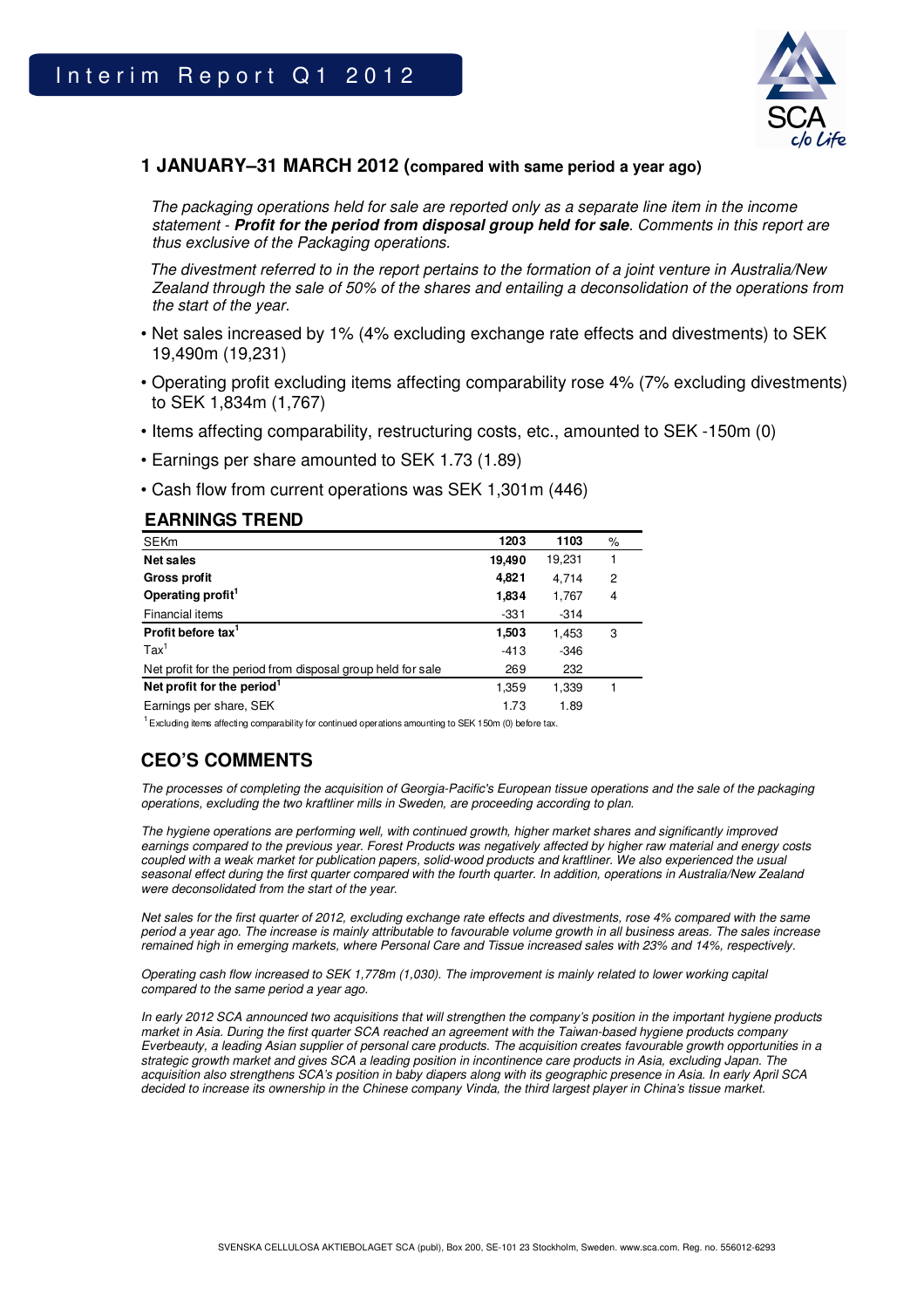



# **EARNINGS TREND FOR THE GROUP**

| SEKm                                                                                                       | 1203      | 1103      | $\%$             |
|------------------------------------------------------------------------------------------------------------|-----------|-----------|------------------|
| <b>Net sales</b>                                                                                           | 19.490    | 19,231    | 1                |
| Cost of goods sold                                                                                         | $-14.669$ | $-14,517$ |                  |
| <b>Gross profit</b>                                                                                        | 4,821     | 4,714     | 2                |
| Sales, general and administration                                                                          | $-2,987$  | $-2,947$  |                  |
| Operating profit <sup>1</sup>                                                                              | 1,834     | 1,767     | $\overline{4}$   |
| <b>Financial items</b>                                                                                     | $-331$    | $-314$    |                  |
| Profit before tax <sup>1</sup>                                                                             | 1,503     | 1,453     | $\boldsymbol{3}$ |
| $\text{Tax}^1$                                                                                             | $-413$    | $-346$    |                  |
| Net profit for the period from disposal group held for sale                                                | 269       | 232       |                  |
| Net profit for the period <sup>1</sup>                                                                     | 1,359     | 1,339     |                  |
| $1$ Excluding items affecting comparability for continued operations amounting to SEK 150m (0) before tax. |           |           |                  |
|                                                                                                            |           |           |                  |
| Earnings per share, SEK - owners of the parent                                                             |           |           |                  |
| - after dilution effects                                                                                   | 1.73      | 1.89      |                  |
| Margins (%)                                                                                                |           |           |                  |
| Gross margin                                                                                               | 24.7      | 24.5      |                  |
| Operating margin <sup>1</sup>                                                                              | 9.4       | 9.2       |                  |
| Financial net margin                                                                                       | $-1.7$    | $-1.6$    |                  |
| Profit margin <sup>1</sup>                                                                                 | 7.7       | 7.6       |                  |
| $\text{Tax}^1$                                                                                             | $-2.1$    | $-1.8$    |                  |
| Net margin <sup>2</sup>                                                                                    | 5.6       | 5.8       |                  |
|                                                                                                            |           |           |                  |

 $1$  Excluding items affecting comparability for continued operations amounting to SEK 150m (0) before tax.

 $2\overline{2}$  Excluding items affecting comparability for continued operations and net profit for the period from disposal group held for sale.

# **OPERATING PROFIT PER BUSINESS AREA**

| <b>SEKm</b>                                                                                            | 1203  | 1103  | %     |
|--------------------------------------------------------------------------------------------------------|-------|-------|-------|
| Personal Care                                                                                          | 668   | 583   | 15    |
| Tissue                                                                                                 | 925   | 627   | 48    |
| <b>Forest Products</b>                                                                                 | 331   | 631   | $-48$ |
|                                                                                                        | $-90$ | $-74$ |       |
| Other<br>Total <sup>1</sup>                                                                            | 1.834 | 1.767 | 4     |
| Excluding items affecting comparability for continued operations amounting to SEK 150m (0) before tax. |       |       |       |
| <b>OPERATING CASH FLOW PER BUSINESS AREA</b>                                                           |       |       |       |

| SEKm                   | 1203   | 1103   | %     |
|------------------------|--------|--------|-------|
| Personal Care          | 631    | 702    | $-10$ |
| <b>Tissue</b>          | 1,234  | 218    | 466   |
| <b>Forest Products</b> | 177    | 270    | -34   |
| Other                  | $-264$ | $-160$ |       |
| <b>Total</b>           | 1,778  | 1,030  | 73    |

SVENSKA CELLULOSA AKTIEBOLAGET SCA (publ), Box 200, SE-101 23 Stockholm, Sweden. www.sca.com. Reg. no. 556012-6293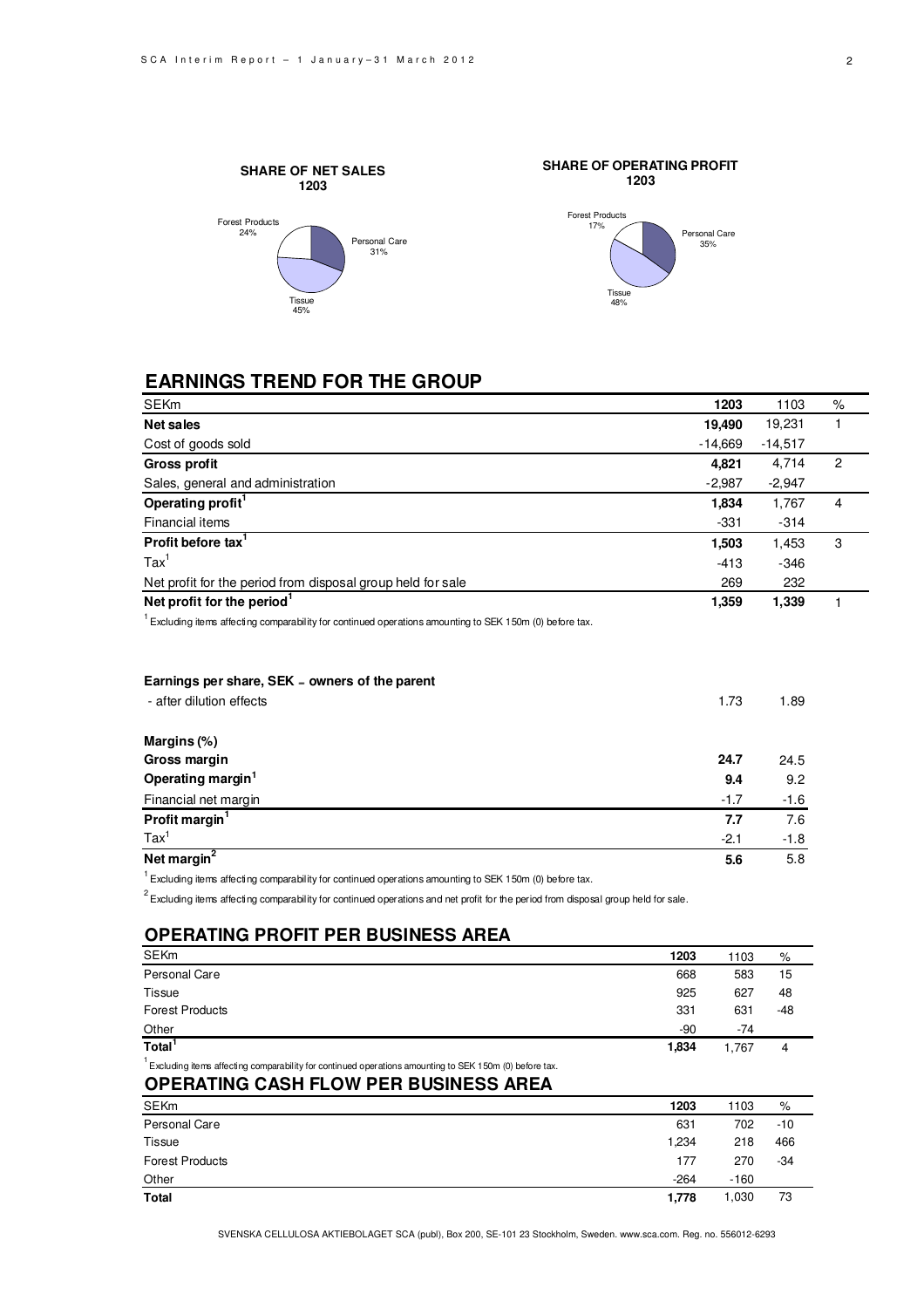# **GROUP**

### **MARKET/EXTERNAL ENVIRONMENT**

The global economy is expected to slow somewhat in 2012 compared with 2011. The outlook has brightened slightly in the USA.

The global market for personal care products is showing continued growth, with favourable development in emerging markets. The markets in Western Europe and North America are also growing, but at a slower pace.

Demand for tissue rose in Western Europe and North America during the first quarter of 2012, and emerging markets are showing continued favourable growth. Tissue prices were stable during the first quarter of the year.

Demand in Western Europe for magazine paper and newsprint decreased during the first quarter compared with the same period a year ago. Prices of publication paper remain on an unacceptable low level. Demand for solid-wood products remains weak and prices are unsatisfactorily low even though the market situation improved slightly during the start of the year.

Raw material prices for pulp, recycled paper and oil-based products were lower during the first quarter of 2012 compared with the same period a year ago. During the first quarter the raw material prices has successively increased.

# **SALES AND EARNINGS**

#### **January–March 2012 compared with corresponding period a year ago**

Net sales increased by 1% (4% excluding exchange rate effects and divestments) to SEK 19,490m (19,231). Higher volumes increased sales by 5%, while lower prices for Forest Products decreased sales by 1%. Sales decreased by 4% as a result of divestments.

Operating profit, excluding items affecting comparability, rose 4% (7% excluding divestments) to SEK 1,834m (1,767). Profit for Personal Care and Tissue rose 15 and 48% respectively. Forest Products experienced a 48% drop in profit. The earnings improvement can be credited to higher volumes and prices, an improved product mix, lower raw material costs and cost savings in the hygiene businesses. The lower earnings for Forest Products is mainly due to lower prices of pulp, kraftliner and solid-wood products. Exchange rate effects were marginal.

Items affecting comparability consist of restructuring and transaction costs, and totalled SEK 150m (0).

Financial items increased to SEK -331m (-314) as a result of higher interest rates, which were partly compensated by an average lower level of net debt. Profit before tax, excluding items affecting comparability, rose 3% to SEK 1,503m (1,453). The tax expense excluding items affecting comparability was SEK 413m (346).

Net profit for the period excluding items affecting comparability rose 1% to SEK 1,359m (1,339). Earnings per share including items affecting comparability were SEK 1.73 (1.89).

#### **First quarter 2012 compared with fourth quarter 2011**

Net sales decreased by 7% (2% excluding divestments) compared with the fourth quarter of 2011. Operating profit, excluding items affecting comparability, decreased by 14% (7% excluding exchange rate effects and divestments). The lower profit is mainly due to the deconsolidation of the hygiene operations in Australia/New Zealand, lower earnings for Forest Products and ordinary seasonal variations.

#### **Net sales**



**Operating profit and margin**



Excluding items affecting comparability

#### **Profit before tax**



Excluding items affecting comparability.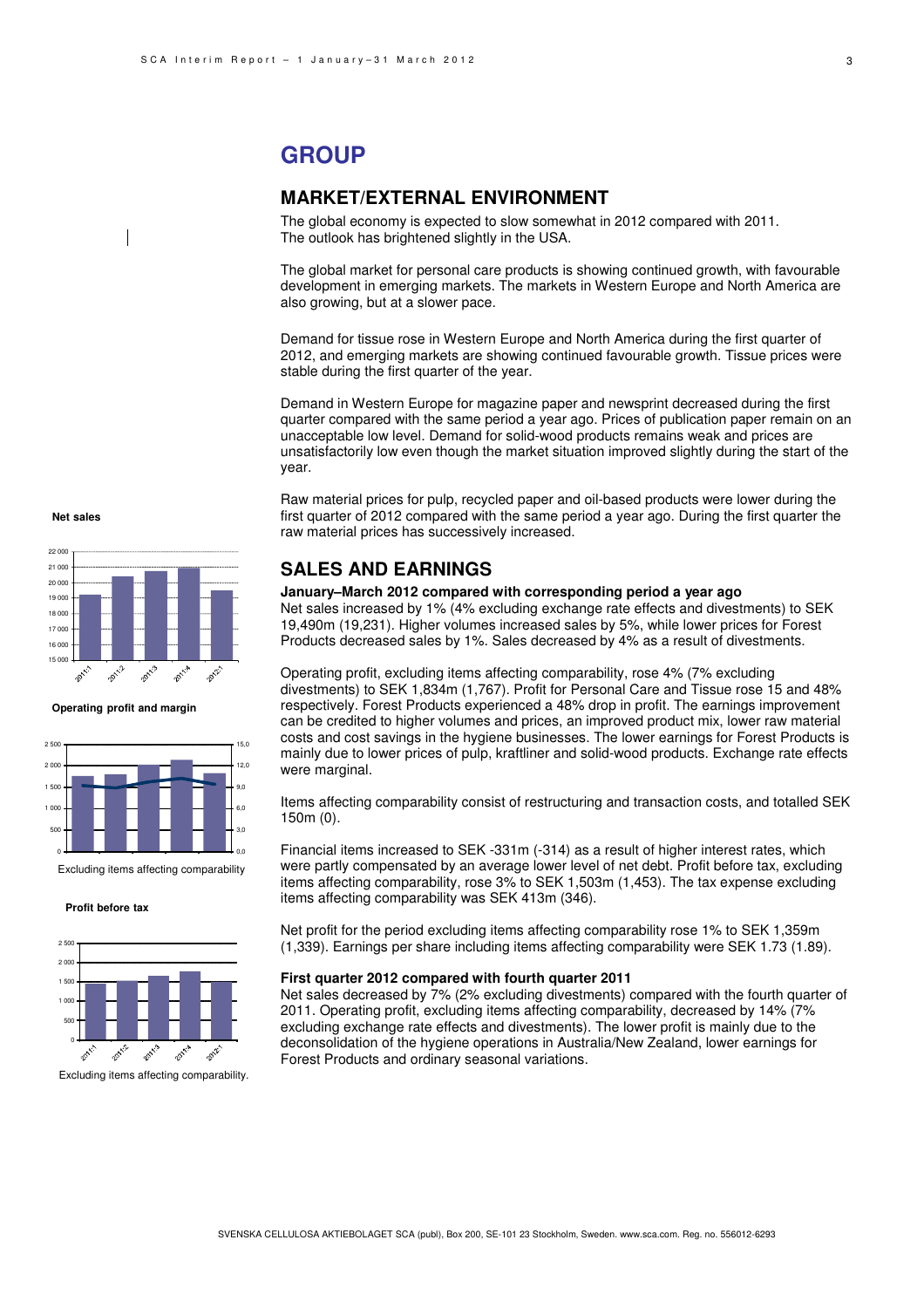### **CASH FLOW AND FINANCING**

**Cashflow from current operations**



Inclusive Packaging operations held for sale

The operating cash surplus amounted to SEK 2,691m (2,745). The cash flow effect of the change in working capital was SEK -273m (-1,010). The increase in working capital is mainly attributable to higher accounts receivable. Current capital expenditures amounted to SEK -456m (-578). Operating cash flow was SEK 1,778m (1,030).

Financial items increased to SEK -331m (-314) as a result of higher interest rates, which were partly compensated by a lower level of net debt. Tax payments decreased to SEK 172m (277). Cash flow from current operations increased to SEK 1,301m (446), mainly as a result of a lower level of tied-up working capital for the period compared with the same period a year ago.

Strategic investments increased to SEK -403m (-363). Acquisitions and divestments amounted to SEK 2,980m (0). Net cash flow from the packaging operations held for sale was SEK 263m (-217). Net cash flow increased to SEK 4,141m (-134).

Net debt, including the current financing of the packaging operations held for sale, has decreased by SEK 3,853m during the year to date, to SEK 32,795m. Excluding pension liabilities, net debt amounted to SEK 28,204m. Net cash flow decreased net debt by SEK 4,141m. Fair value measurement of pension assets and pension obligations together with fair valuation of financial instruments increased net debt by SEK 263m. Exchange rate movements increased net debt by SEK 25m. The debt/equity ratio was 0.55 (0.60 at the start of the year). Excluding pension liabilities, the debt/equity ratio was 0.48 (0.52 at the start of the year). The debt payment capacity was 37% (39%).

As per 31 March 2012, SCA had outstanding commercial paper worth SEK 4,747m maturing within 12 months. Unutilised credit facilities amounted to SEK 20,493m, of which long-term facilities amounted to SEK 20,175m. In addition, SCA has a committed credit facility worth EUR 1,100m (SEK 9,721m) related to the contracted purchase price of EUR 1,320m for the acquisition of Georgia-Pacific's European tissue operations. Cash and cash equivalents amounted to SEK 4,572m.

### **EQUITY**

Consolidated equity decreased by SEK 2,125m to SEK 59,166m. Net profit for the period increased equity by SEK 1,231m. Equity decreased as a result of a transfer of the shareholder dividend, totalling SEK 2,950m, to current liabilities prior to payment in April. Restatement of the net pension liability to fair value by SEK -332m after tax decreased equity. Fair value measurement of financial instruments increased equity by SEK 269m. Exchange rate movements including the effects of hedges of net investments in foreign assets decreased equity by SEK 343m.

# **TAX**

A tax expense corresponding to a tax rate of 29% is reported for the period, excluding items affecting comparability.

### **OTHER EVENTS DURING THE QUARTER**

The establishment of the joint venture in Australia/New Zealand took place at year-end through the sale of 50% of SCA's existing operations in the region to the Australian company Pacific Equity Partners (PEP). The collaboration facilitates a more efficient financing and increases the development pace in the operations. In connection with this establishment, SCA has deconsolidated the operations as of 2012, and now reports them in accordance with the equity method.

On 10 November 2011 SCA made a binding offer to acquire Georgia-Pacific's European tissue operations. During the quarter, following deliberations with the relevant works councils, Georgia-Pacific accepted SCA's binding offer of EUR 1.32bn. As a result, a sale and purchase agreement has been signed by both parties. The deal requires among other things approval from the European Commission Competition Authority.

On 17 January 2012 an agreement was reached with DS Smith on the divestment of SCA's packaging operations, excluding the two kraftliner mills in Sweden. The purchase price is EUR 1.7bn on a debt-free basis. DS Smith's shareholders accepted the offer on 3 February 2012. Regarding the French part of the packaging operations, DS Smith has made a formal offer to acquire this business. The process involves deliberations with the relevant works councils and will be handled separately. The transaction requires among other things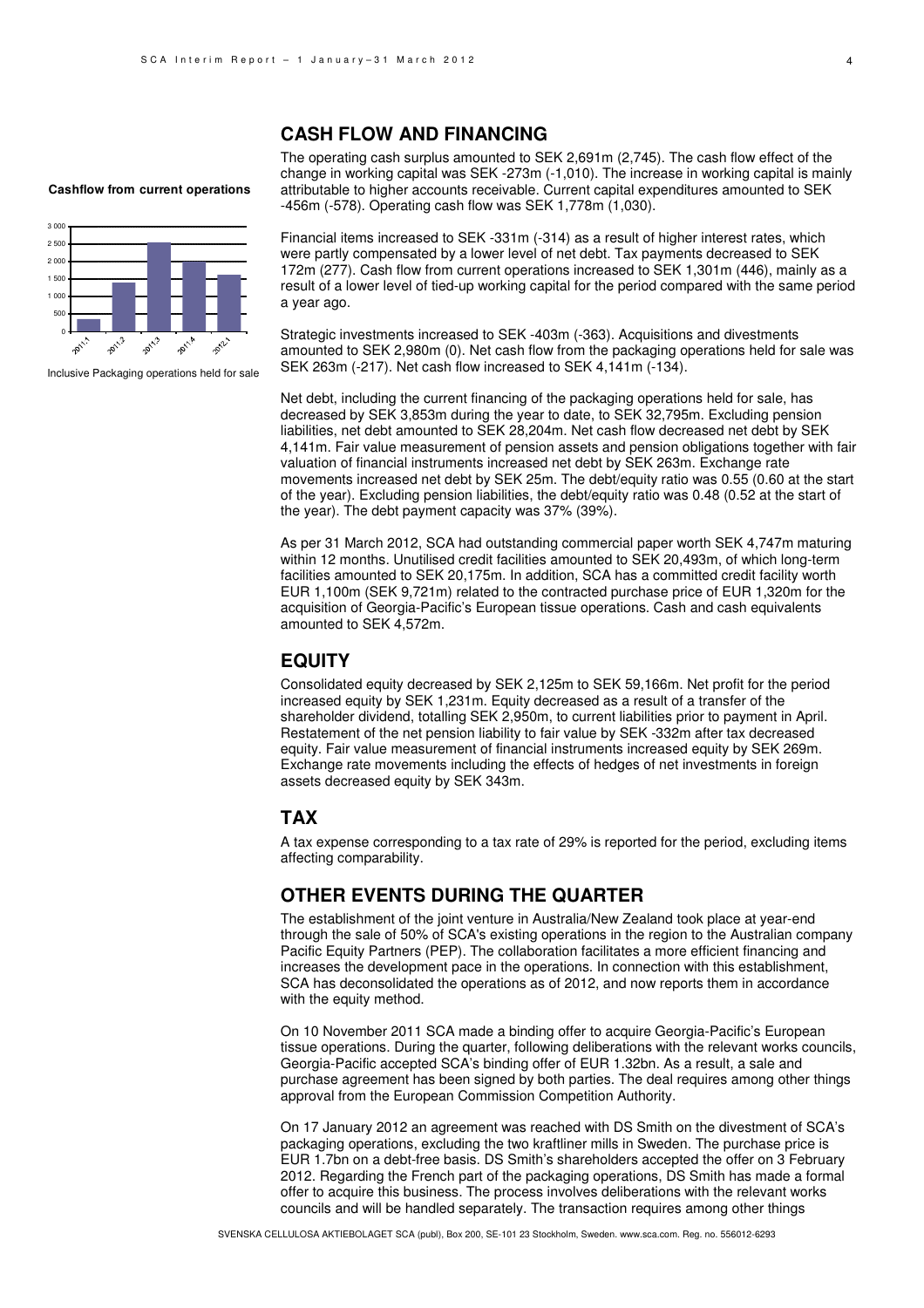SCA has reached an agreement to acquire the Taiwan-based hygiene products company Everbeauty, a leading Asian personal care products company with sales in China, Taiwan and Southeast Asia. The company produces and markets baby diapers and incontinence care products with strong brands such as Dr P for incontinence care products and Sealer for baby diapers. In incontinence care products, the company holds the number two position in China and the number one position in Taiwan. In baby diapers, the company holds the number five position in both China and Taiwan. The transaction gives SCA access to an extensive distribution network and strong sales organisation as well as own production facilities in China and Taiwan. The purchase price for the deal is approximately SEK 1.9bn on a debt-free basis. Closing of the deal is expected to take place in summer 2012.

SCA has acquired the French timber processing company PLF, the largest independent supplier of solid-wood products to builder's merchants in France. PLF further processes approximately 70,000 cubic metres of solid-wood products annually, including planning and surface treatment. PLF has annual sales of approximately SEK 250m, with 70 employees. The acquisition will position SCA closer to the customers and increase its share of processed products in France in the same way as in Great Britain and Scandinavia. Operations will be consolidated starting in March 2012.

# **EVENTS AFTER THE END OF THE QUARTER**

In April, SCA decided to acquire an additional 5% of the shares in the Chinese tissue company Vinda. The seller in the transaction is Fu An, a company that is majority-owned by Mr Li, the Chairman of Vinda. The purchase price is approximately SEK 600m. SCA's shareholding in Vinda after the transaction will amount to 22.6%. The transaction is subject to consent from Vinda's lending banks. Vinda is listed on the Hong Kong Stock Exchange and had sales of approximately SEK4 bn.

Kersti Strandqvist, Senior Vice President Corporate Sustainability, has been appointed acting Senior Vice President Corporate Communications in addition to her present position, starting April 18, as Camilla Weiner leaves her position as Senior Vice President Corporate Communications.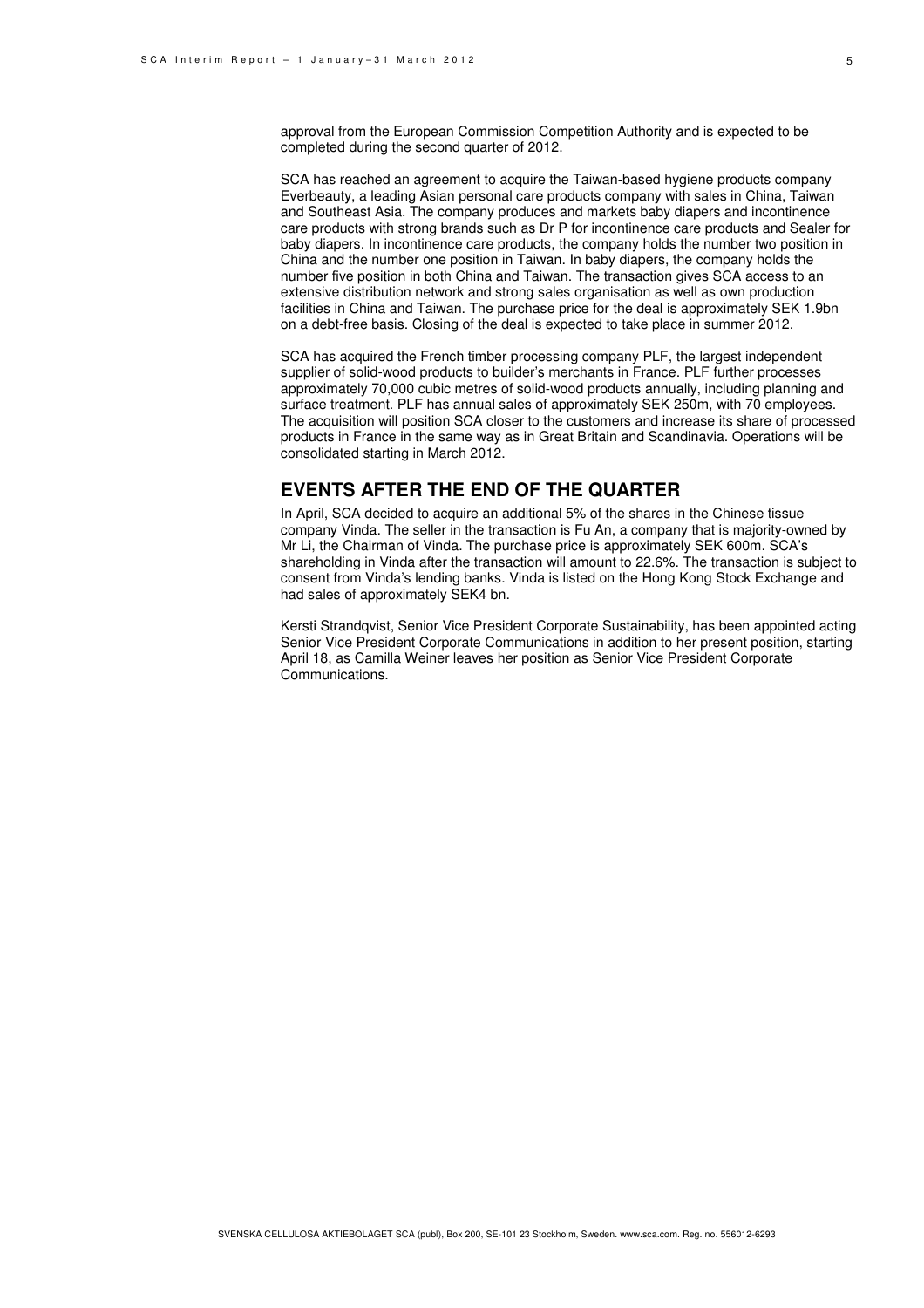#### 6

# **PERSONAL CARE**

**Share of Group, net sales 1203**



#### **Share of Group, operating profit 1203**



**Net sales**



#### **Operating profit and margin**



#### **Deviations, operating profit (%) 1203 vs. 1103** 15

| נטוו פע נטגו | 10  |
|--------------|-----|
| Price/mix    |     |
| Volume       | 18  |
| Raw material | -2  |
| Energy       |     |
| Currency     | 1   |
| Other        | -10 |
|              |     |

#### SEKm **1203** 1103 % Net sales **6,241** 5,820 7\*\* Operating surplus **902** 856 5 Operating profit\* **668** 583 15 Operating margin, %\* **10.7** 10.0 Operating cash flow **631** 702

\*) Excluding restructuring costs, which are reported as items affecting comparability outside of the business area. \*\*) 12% excluding the divestment of the Australia/New Zealand operations.

SCA has reached an agreement to acquire the Taiwan-based hygiene products company Everbeauty, a leading Asian personal care products company with sales in China, Taiwan and Southeast Asia. The company produces and markets baby diapers and incontinence care products with strong brands such as Dr P for incontinence products and Sealer for baby diapers. In incontinence products, the company holds the number two position in China and the number one position in Taiwan. In baby diapers, the company holds the number five position in both China and Taiwan. The purchase price is approximately SEK 1.9bn on a debt-free basis. Closing of the deal is expected to take place in summer 2012.

In Malaysia, a line of baby care products has been launched under the Drypers brand.

After winning new customer contracts in the preceding year, production of baby diapers for retailer brands in Europe had full capacity utilisation during the first quarter of 2012.

#### **January–March 2012 compared with corresponding period a year ago**

Net sales increased by 7% (11% excluding exchange rate effects and divestments) to SEK 6,241m (5,820). Higher volumes and acquisitions increased sales by 8% and 3%, respectively. Divestments decreased sales by 5%. In emerging markets, sales rose 23% excluding currency movements.

Sales of TENA-brand incontinence products increased by 10%, excluding exchange rate effects and divestments, driven by emerging markets. Sales of baby diapers increased by 16%, excluding exchange rate effects and divestments, mainly related to Latin America and new contracts in Europe. Sales of feminine care products increased by 11%, excluding divestments and exchange rate effects, mainly driven by emerging markets.

Operating profit, excluding items affecting comparability, was 15% higher than a year ago (24% excluding exchange rate effects and divestments) and amounted to SEK 668m (583). Profit was favourably affected by higher volumes and prices, an improved product mix and cost savings.

The operating cash surplus amounted to SEK 904m (851). Operating cash flow decreased to SEK 631m (702) as a result of a higher level of working capital.

#### **First quarter 2012 compared with fourth quarter 2011**

Net sales decreased by 4% (increased by 1% excluding divestments). Operating profit excluding items affecting comparability, decreased by 16% (5% excluding divestments). The earnings decrease is mainly attributable to the divestment in Australia/New Zealand and seasonal variations.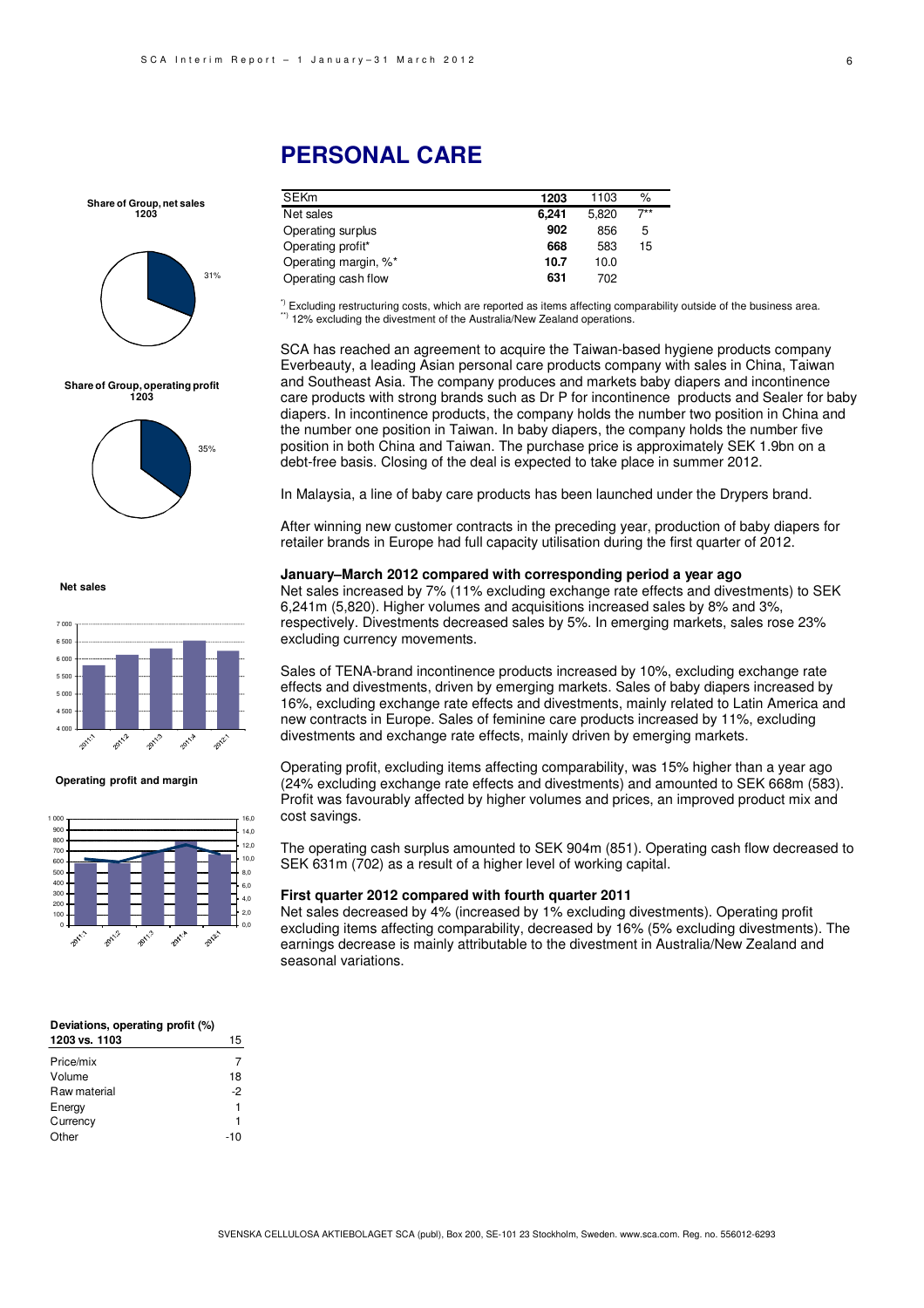#### 7

# **TISSUE**

#### **Share of Group, net sales 1203**



#### **Share of Group, operating profit 1203**



**Net sales**



#### **Operating profit and margin**



#### **Deviations, operating profit (%) 1203 vs. 1103** 48

| Price/mix    | 20  |
|--------------|-----|
| Volume       | 15  |
| Raw material | 38  |
| Energy       | 1   |
| Currency     | 0   |
| Other        | -26 |
|              |     |

| <b>SEKm</b>          | 1203  | 1103  | $\%$   |
|----------------------|-------|-------|--------|
| Net sales            | 9.121 | 9.278 | $-2**$ |
| Operating surplus    | 1.416 | 1.139 | 24     |
| Operating profit*    | 925   | 627   | 48     |
| Operating margin, %* | 10.1  | 6.8   |        |
| Operating cash flow  | 1.234 | 218   |        |

 $\frac{1}{2}$  Excluding restructuring costs, which are reported as items affecting comparability outside of the business area. \*\*\*) Increase of 5% excluding the divestment in Australia/New Zealand

SCA has reached an agreement to acquire Georgia-Pacific's European tissue operations, with annual sales of approximately SEK 12bn. Georgia-Pacific has a well-established presence in Europe in both the away-from-home (AFH) tissue and consumer tissue segments. The products are marketed primarily under the well-known Lotus brand. During the period a new Tork Elevation-dispenser with hands free sensors was launched. Hand towels are dispensed without the need to touch the dispenser. The global launch has been started in Europe and North America. A newly designed tabletop napkin dispenser, Tork Xpressnap, has been launched in North America.

#### **January–March 2012 compared with corresponding period a year ago**

Net sales decreased by 2% (increased by 4% excluding exchange rate effects and divestments) to SEK 9,121m (9,278). Higher volumes and prices increased sales by 3% and 1%, respectively. Divestments decreased sales by 7%. Sales in emerging markets increased by 14%, excluding exchange rate movements.

Sales of consumer tissue increased by 7%, excluding exchange rate effects and divestments.

Sales of AFH tissue increased by 2%, excluding exchange rate effects and divestments.

Operating profit, excluding items affecting comparability, improved by 48% to SEK 925m (627). Higher prices, an improved product mix, higher volumes and lower raw material costs contributed to the earnings improvement.

The operating cash surplus increased to SEK 1,435m (1,155). Operating cash flow increased to SEK 1,234m (218). The higher operating cash surplus and lower level of working capital contributed to the increase.

#### **First quarter 2012 compared with fourth quarter 2011**

Net sales decreased by 11% (3% excluding exchange rate effects and divestments). Operating profit, excluding items affecting comparability, decreased by 12% (6% excluding exchange rate effects and divestments) as a result of increased market activities and seasonal variations.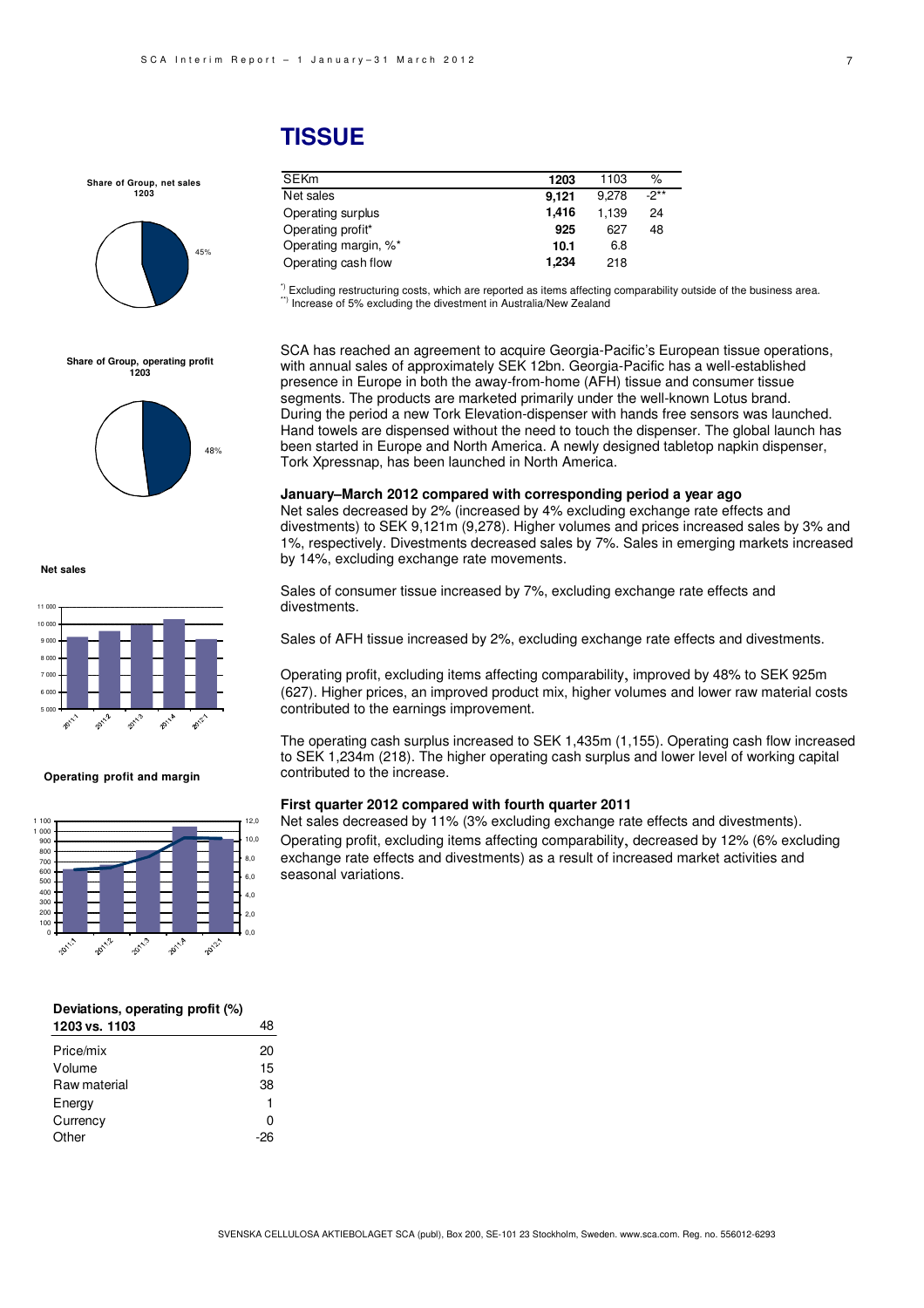8

# **Share of Group, net sales 1203**



# **Share of Group, operating profit 1203**







#### **Operating profit and margin**



#### **Deviations, operating profit (%)**

| 1203 vs. 1103 |     |
|---------------|-----|
| Price/mix     |     |
| Volume        | 7   |
| Raw material  | -14 |
| Energy        | -1  |
| Currency      | 0   |
| Other         | 4   |

# **FOREST PRODUCTS**

| <b>SEKm</b>                                     | 1203  | 1103  | $\%$     |
|-------------------------------------------------|-------|-------|----------|
| <b>Deliveries</b>                               |       |       |          |
| - Publication papers, thousand tonnes           | 397   | 377   | 5        |
| - Solid-wood products, thous and m <sup>3</sup> | 497   | 441   | 13       |
| - Kraftliner products, thousand tonnes          | 200   | 182   | 10       |
| - Massa products, thousand tonnes               | 137   | 127   | 8        |
| Net sales                                       | 4,783 | 4,800 | $\Omega$ |
| Operating surplus                               | 715   | 1,037 | -31      |
| Operating profit*                               | 331   | 631   | $-48$    |
| Operating margin, %*                            | 6.9   | 13.1  |          |
| Operating cash flow                             | 177   | 270   |          |

\*) Excluding restructuring costs, which are reported as items affecting comparability outside of the business area.

SCA has acquired the French timber processing company PLF, the largest independent supplier of solid-wood products to builders merchants in France. PLF further processes approximately 70,000 cubic metres of solid-wood products annually, including planning and surface treatment. PLF has annual sales of approximately SEK 250m, with 70 employees. Through the acquisition of PLF, SCA will be one of the largest direct suppliers to builders merchants in France. France is one of SCA's largest markets for solid-wood products. Operations are consolidated starting in March 2012.

#### **January–March 2012 compared with the corresponding period a year ago**

Net sales were level with the corresponding period a year ago and amounted to SEK 4,783m (4,800). Higher volumes increased sales by 7%. Lower prices decreased sales by 7%.

Sales of publication papers increased as a result of higher volumes and slightly better prices for magazine paper. Sales of kraftliner decreased as a result of lower prices. Sales of solidwood products increased as a result of higher volumes which compensated for lower prices. Sales of pulp decreased as a result of lower prices.

Operating profit, excluding items affecting comparability, decreased by 48% to SEK 331m (631). The lower profit is mainly attributable to lower prices for pulp, kraftliner and solid-wood products. Productivity improvements that have been carried out had a favourable earnings impact. Publication papers showed improved earnings as a result of higher prices and volumes, and slightly lower raw material costs.

The operating cash surplus was SEK 411m (803), and operating cash flow totalled SEK 177m (270).

#### **First quarter 2012 compared with fourth quarter 2011**

Net sales were level with the preceding quarter. Operating profit, excluding items affecting comparability, decreased by 31%. The decrease in profit is attributable to lower prices on kraftliner, pulp and solid-wood products and higher cost for energy and raw material.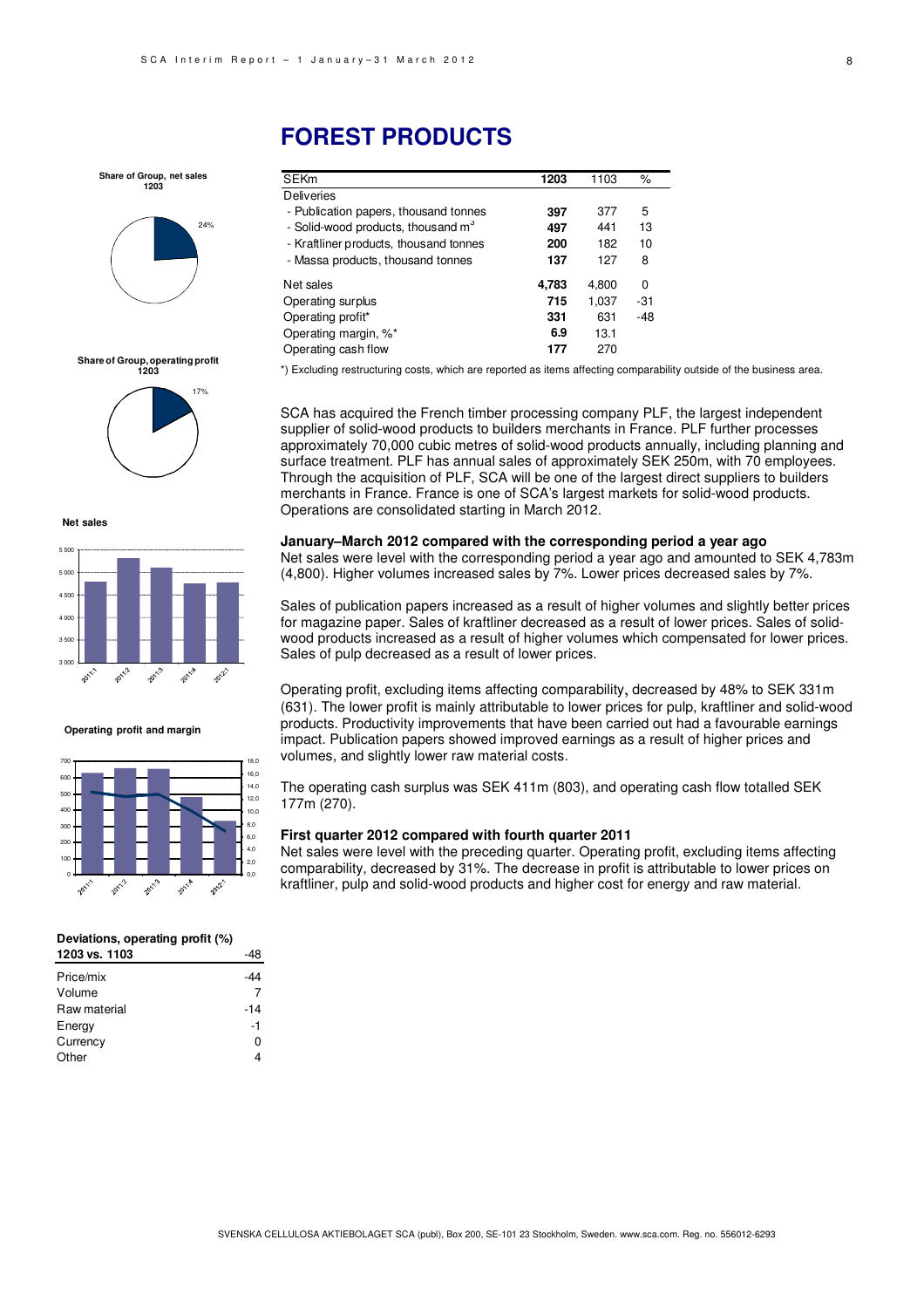# **SHARE DISTRIBUTION**

| 31 March 2012               | Class A    | Class B     | Total       |
|-----------------------------|------------|-------------|-------------|
| Registered number of shares | 96.040.430 | 609.069.664 | 705.110.094 |
| - of which treasury shares  |            | 2,767,605   | 2.767.605   |

At the end of the period, the proportion of Class A shares was 13.6%. During the first quarter, at the request of shareholders a total of 550,000 Class A shares were converted to Class B shares. The total number of votes in the company is 1,569,473,964.

# **RISKS AND UNCERTAINTIES**

SCA's risk exposure and risk management are described on pages 58–63 of the 2011 Annual Report. No significant changes have taken place that have affected the reported risks.

Risks in conjunction with company acquisitions are analysed in the due diligence processes that SCA carries out prior to all acquisitions. In cases where acquisitions have been carried out that may affect the assessment of SCA's risk exposure, these are described under the heading "Other events" in interim reports.

#### **Risk management processes**

SCA's board decides on the Group's strategic direction, based on recommendations made by Group management. Responsibility for the long-term, overall management of strategic risks corresponds to the company's delegation structure, from the Board to the CEO and from the CEO to the business unit heads. This means that most operational risks are managed by SCA's business units at the local level, but that they are co-ordinated when considered necessary. The tools used in this co-ordination consist primarily of the business units' regular reporting and the annual strategy process, where risks and risk management are a part of the process.

SCA's financial risk management is centralised, as is the Group's internal bank for the Group companies' financial transactions and management of the Group's energy risks. Financial risks are managed in accordance with the Group's finance policy, which is adopted by SCA's board and which – together with SCA's energy risk policy – makes up a framework for risk management. Risks are aggregated and followed up on a regular basis to ensure compliance with these guidelines. SCA has also centralised other risk management.

SCA has a staff function for internal audit, which monitors compliance in the organisation with the Group's policies.

# **RELATED PARTY TRANSACTIONS**

No transactions have been carried out between SCA and related parties that had a material impact on the company's financial position and results of operations.

# **ACCOUNTING PRINCIPLES**

This interim report has been prepared in accordance with IAS 34 and recommendation RFR 1 of the Swedish Financial Reporting Board (RFR), and with regard to the Parent Company, RFR 2. The accounting principles applied correspond to those described in the 2011 Annual Report, except for with respect to a number of minor amendments to existing standards and new interpretations that took effect on 1 January 2012. These are judged to not have any material effect on the Group's or the Parent Company's result of operations, financial position or disclosures.

On 17 January 2012 SCA announced its intention to divest its packaging operations, excluding the kraftliner operations, to the packaging company DS Smith. The deal is expected to be completed during the second quarter of 2012. Based on this, the operations that are intended to be divested have been classified and reported as a disposal group held for sale, in accordance with IFRS 5. In calculations of the disposal group's profit for the period as well as assets, liabilities and cash flow, SCA has used the same accounting principles as for the rest of the Group, with certain, special additions, which are reported on in this section. The reported tax expense and deferred tax are based on what has been calculated for the respective units, with applicable adjustments for the disposal group and the rest of the Group as a whole. This approach has also been applied for items in the net financial income and expense. Other items have been calculated and classified on the same basis as for the rest of the SCA Group.

Jointly owned companies established or acquired in 2011 and 2012 have been reported in accordance with the equity method, since this is the method that will apply for joint ventures as from 2013. Existing, jointly owned companies established before 2011 continue to be reported in accordance with proportionate consolidation.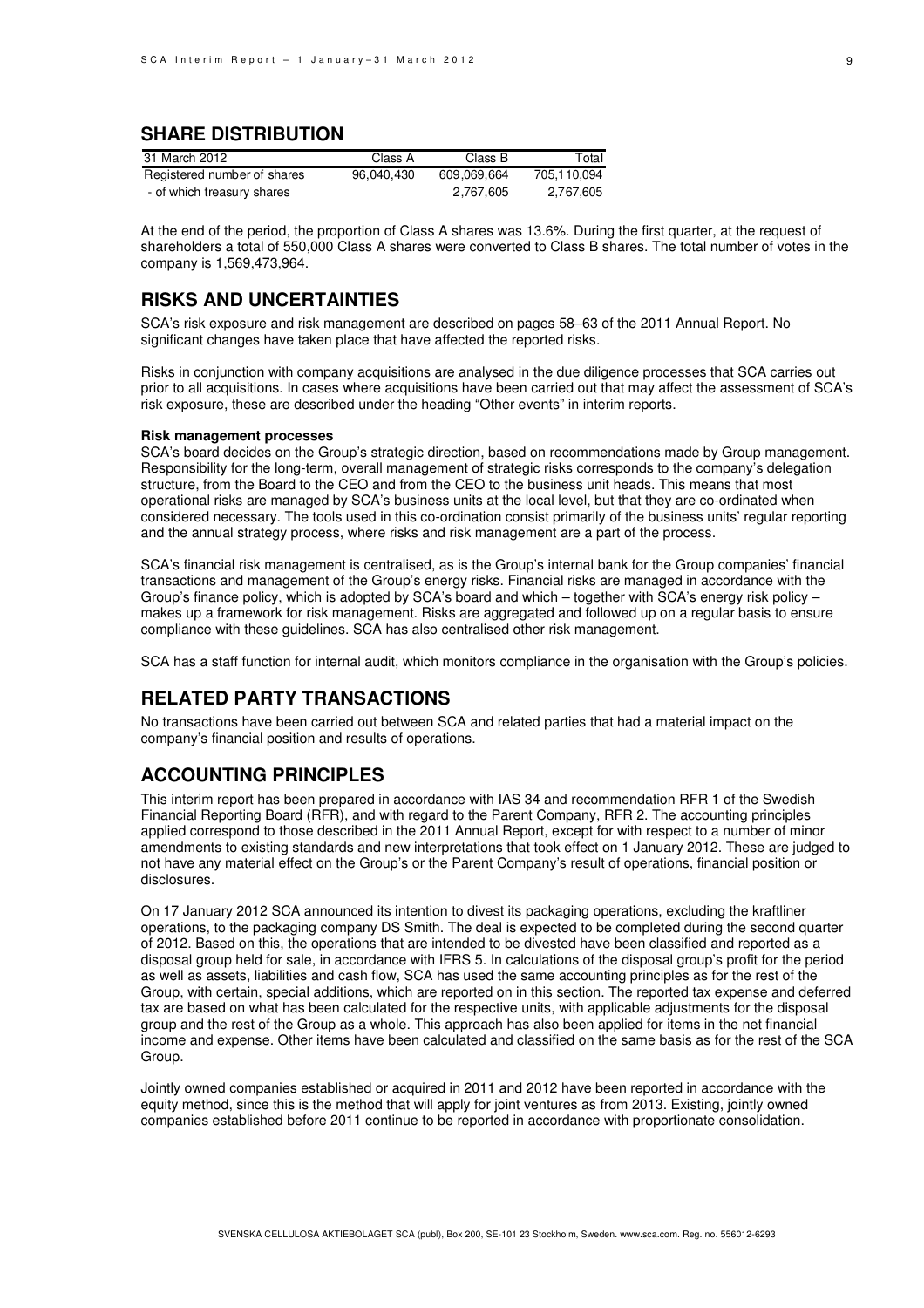# **FUTURE REPORTS**

In 2012 quarterly interim reports will be published on 19 July and 18 October.

# **INVITATION TO PRESS CONFERENCE ON Q1**

Media and analysts are invited to a press conference, where this interim report will be presented by Jan Johansson, President and CEO of SCA.

Time: Wednesday, 18 April 2012, at 14.00 CET

Location: New York conference room, World Trade Center, Stockholm, Sweden.

The press conference will be webcast live at www.sca.com. It is also possible to participate in the press conference via phone, by calling +44 20 7162 0177, +1 (334) 323-6203, or +46-8-5052 0114.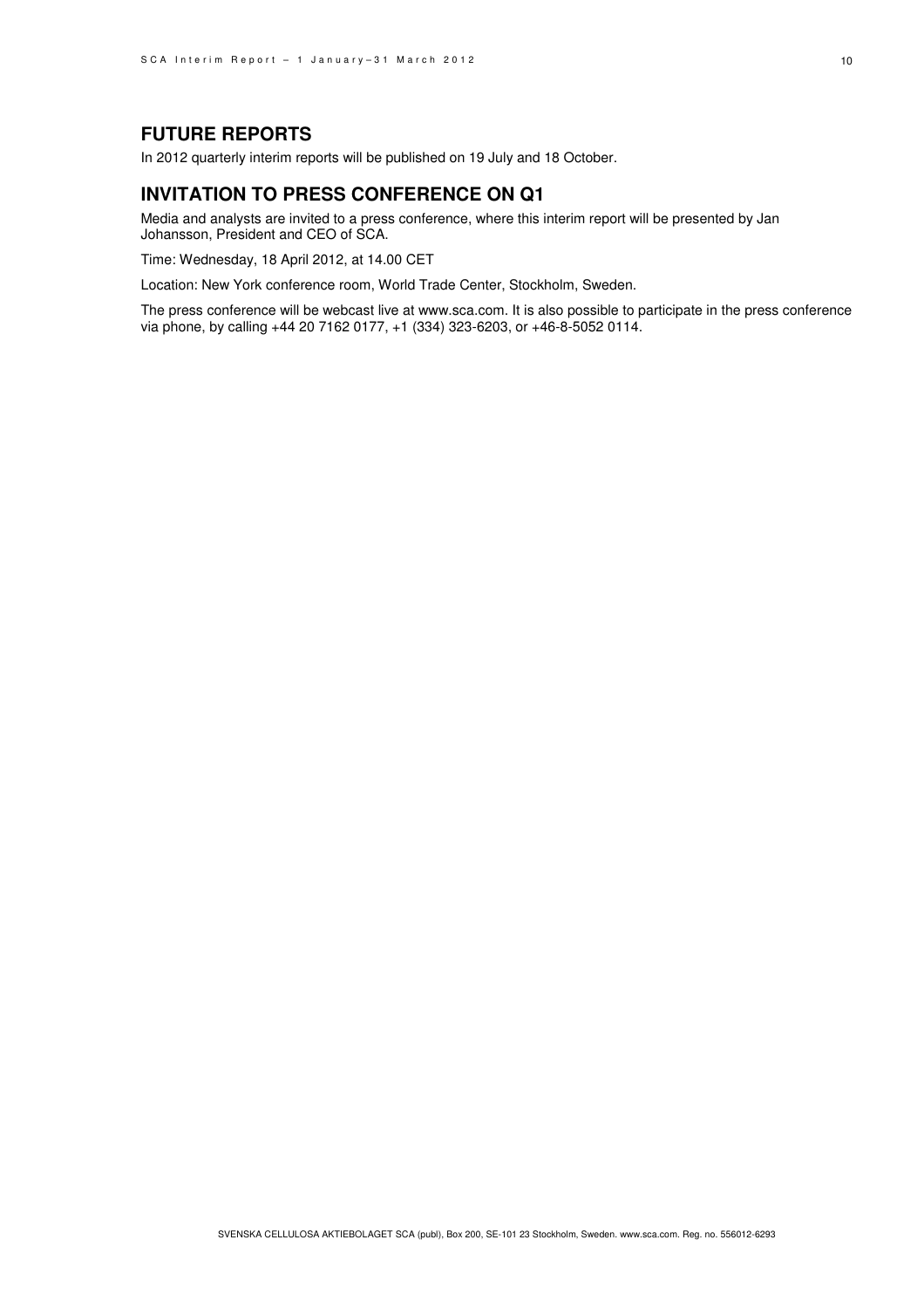| <b>SEKm</b>                                     | 1203      | 1103      |
|-------------------------------------------------|-----------|-----------|
| Operating cash surplus                          | 2,691     | 2,745     |
| Change in working capital                       | $-273$    | $-1,010$  |
| Current capital expenditures, net               | $-456$    | $-578$    |
| Restructuring costs, etc.                       | $-184$    | $-127$    |
| Operating cash flow                             | 1,778     | 1,030     |
|                                                 |           |           |
| Financial items                                 | $-331$    | $-314$    |
| Income taxes paid                               | $-172$    | $-277$    |
| Other                                           | 26        | 7         |
| Cash flow from current operations               | 1,301     | 446       |
|                                                 |           |           |
| Acquisitions                                    | $-134$    | $\Omega$  |
| Strategic capital expenditures, fixed assets    | $-403$    | $-363$    |
| <b>Divestments</b>                              | 3,114     | 0         |
| Cash flow before dividend                       | 3,878     | 83        |
| Dividend                                        | 0         | 0         |
| Cash flow after dividend                        | 3,878     | 83        |
| Net cash flow from disposal group held for sale | 263       | $-217$    |
| Net cash flow                                   | 4,141     | $-134$    |
| Net debt at the start of the period*            | $-36,648$ | $-34,406$ |
| Net cash flow                                   | 4,141     | $-134$    |
| Remeasurement to equity                         | $-263$    | 368       |
| Currency effects                                | $-25$     | 615       |
| Net debt at the end of the period               | $-32,795$ | $-33,557$ |
| Debt/equity ratio                               | 0.55      | 0.49      |
| Debt payment capacity, %                        | 37        | 39        |
| * Including packaging operations held for sale  |           |           |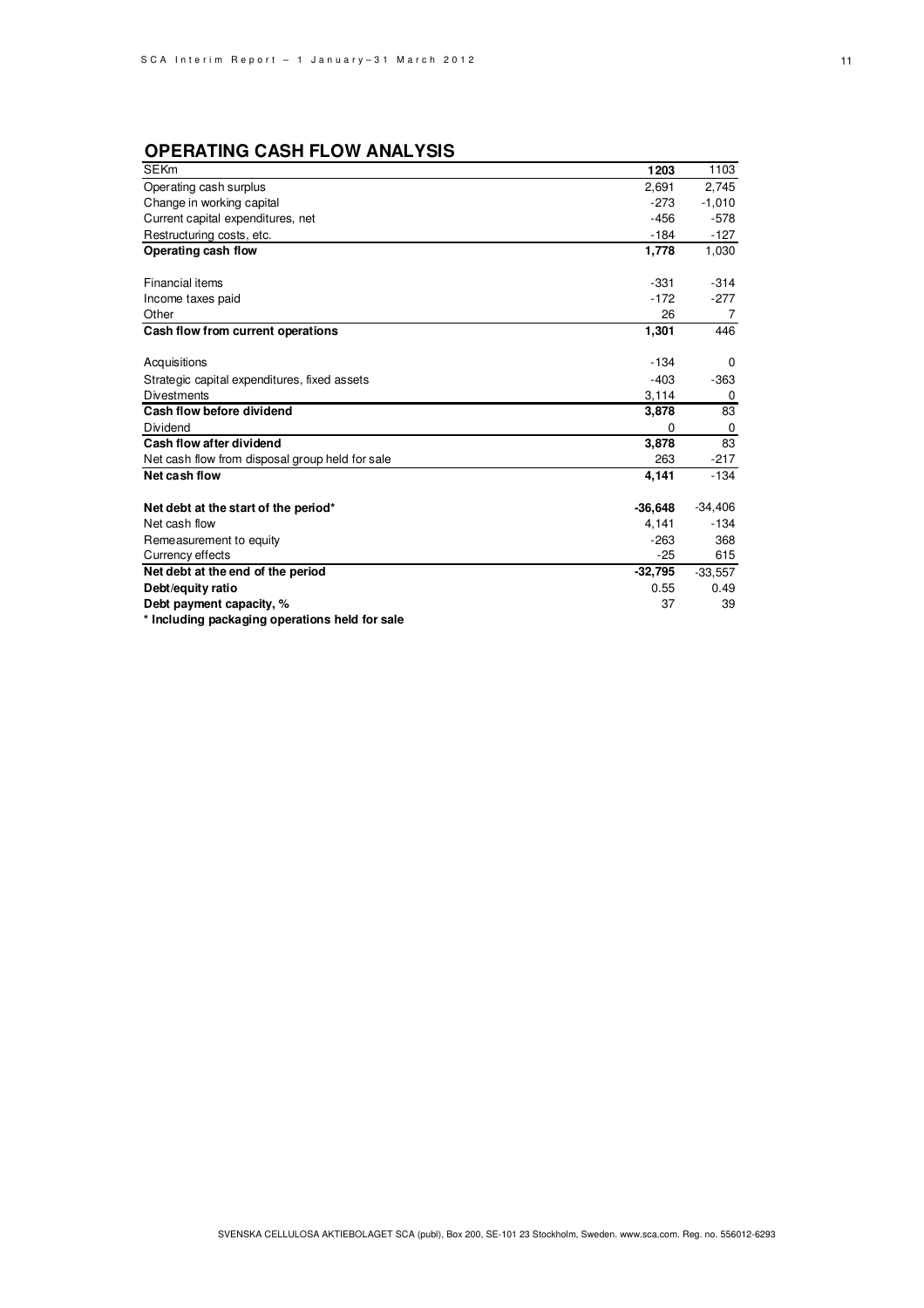# **CASH FLOW STATEMENT**

| <b>Operating activities</b><br>Profit before tax<br>1,715<br>1,810<br>Adjustment for non-cash items <sup>1</sup><br>975<br>1,079<br>2,690<br>2,889<br>$-304$<br>Paid tax<br>-219<br>Cash flow from operating activities before changes in working capital<br>2,471<br>2,585<br>Cash flow from changes in working capital<br>Change in inventories<br>53<br>$-431$<br>Change in operating receivables<br>-495<br>$-695$<br>Change in operating liabilities<br>34<br>-468<br>2,063<br>991<br>358<br>$-55$<br>Cash flow from operating activities<br><b>Investing activities</b><br>Acquisition of operations<br>-86<br>0<br>Sold operations<br>0<br>3,108<br>Acquisition tangible and intangible assets<br>-974<br>$-1,126$<br>Sale of tangible assets<br>24<br>20<br>Repayment of loans from external parties<br>103<br>117<br>Cash flow from investing activities<br>$-167$<br>2,175<br>-989<br>-94<br><b>Financing activities</b><br>$\mathbf 0$<br>Borrowings<br>735<br>$-2,418$<br>0<br>Amortisation of debt<br>Cash flow from financing activities<br>735<br>$-101$<br>$-2,418$<br>-56<br>Cash flow for the period<br>1,830<br>737<br>163<br>$-278$<br>2,752<br>Cash and cash equivalents at the beginning of the year<br>1,866<br>Exchange differences in cash and cash equivalents<br>-10<br>-46<br>Cash and cash equivalents at the end of the period<br>4,572<br>2,557<br>*Of which packaging operations held for sale<br>Reconciliation with operating cash flow analysis<br>Cash flow for the period<br>1,830<br>737<br>Deducted items:<br>Repayment of loans from external parties<br>$-103$<br>$-117$<br>$-735$<br><b>Borrowings</b><br>0<br>Amortisation of debt<br>2,408<br>0<br><b>Added items:</b><br>Net debt in acquired and divested operations<br>-47<br>0<br>Accrued interest<br>53<br>$-18$<br>$\mathbf 0$<br>Investments through finance leases<br>-1<br>Net cash flow according to operating cash flow analysis<br>4,141<br>$-134$<br><sup>1</sup> Depreciation and impairment, fixed assets<br>1,402<br>1,481<br>Fair-value measurement/net growth of forest assets<br>$-297$<br>$-230$<br>Unpaid related to efficiency programmes<br>135<br>0<br>$-178$<br>Payments related to efficiency programmes already recognized<br>$-100$<br>Other<br>-165<br>6<br>975<br>1,079<br>Total | SEKm | 1203 | 1103 | 1203* | 1103* |
|------------------------------------------------------------------------------------------------------------------------------------------------------------------------------------------------------------------------------------------------------------------------------------------------------------------------------------------------------------------------------------------------------------------------------------------------------------------------------------------------------------------------------------------------------------------------------------------------------------------------------------------------------------------------------------------------------------------------------------------------------------------------------------------------------------------------------------------------------------------------------------------------------------------------------------------------------------------------------------------------------------------------------------------------------------------------------------------------------------------------------------------------------------------------------------------------------------------------------------------------------------------------------------------------------------------------------------------------------------------------------------------------------------------------------------------------------------------------------------------------------------------------------------------------------------------------------------------------------------------------------------------------------------------------------------------------------------------------------------------------------------------------------------------------------------------------------------------------------------------------------------------------------------------------------------------------------------------------------------------------------------------------------------------------------------------------------------------------------------------------------------------------------------------------------------------------------------------------------------------------------------------------------------------------------------|------|------|------|-------|-------|
|                                                                                                                                                                                                                                                                                                                                                                                                                                                                                                                                                                                                                                                                                                                                                                                                                                                                                                                                                                                                                                                                                                                                                                                                                                                                                                                                                                                                                                                                                                                                                                                                                                                                                                                                                                                                                                                                                                                                                                                                                                                                                                                                                                                                                                                                                                            |      |      |      |       |       |
|                                                                                                                                                                                                                                                                                                                                                                                                                                                                                                                                                                                                                                                                                                                                                                                                                                                                                                                                                                                                                                                                                                                                                                                                                                                                                                                                                                                                                                                                                                                                                                                                                                                                                                                                                                                                                                                                                                                                                                                                                                                                                                                                                                                                                                                                                                            |      |      |      |       |       |
|                                                                                                                                                                                                                                                                                                                                                                                                                                                                                                                                                                                                                                                                                                                                                                                                                                                                                                                                                                                                                                                                                                                                                                                                                                                                                                                                                                                                                                                                                                                                                                                                                                                                                                                                                                                                                                                                                                                                                                                                                                                                                                                                                                                                                                                                                                            |      |      |      |       |       |
|                                                                                                                                                                                                                                                                                                                                                                                                                                                                                                                                                                                                                                                                                                                                                                                                                                                                                                                                                                                                                                                                                                                                                                                                                                                                                                                                                                                                                                                                                                                                                                                                                                                                                                                                                                                                                                                                                                                                                                                                                                                                                                                                                                                                                                                                                                            |      |      |      |       |       |
|                                                                                                                                                                                                                                                                                                                                                                                                                                                                                                                                                                                                                                                                                                                                                                                                                                                                                                                                                                                                                                                                                                                                                                                                                                                                                                                                                                                                                                                                                                                                                                                                                                                                                                                                                                                                                                                                                                                                                                                                                                                                                                                                                                                                                                                                                                            |      |      |      |       |       |
|                                                                                                                                                                                                                                                                                                                                                                                                                                                                                                                                                                                                                                                                                                                                                                                                                                                                                                                                                                                                                                                                                                                                                                                                                                                                                                                                                                                                                                                                                                                                                                                                                                                                                                                                                                                                                                                                                                                                                                                                                                                                                                                                                                                                                                                                                                            |      |      |      |       |       |
|                                                                                                                                                                                                                                                                                                                                                                                                                                                                                                                                                                                                                                                                                                                                                                                                                                                                                                                                                                                                                                                                                                                                                                                                                                                                                                                                                                                                                                                                                                                                                                                                                                                                                                                                                                                                                                                                                                                                                                                                                                                                                                                                                                                                                                                                                                            |      |      |      |       |       |
|                                                                                                                                                                                                                                                                                                                                                                                                                                                                                                                                                                                                                                                                                                                                                                                                                                                                                                                                                                                                                                                                                                                                                                                                                                                                                                                                                                                                                                                                                                                                                                                                                                                                                                                                                                                                                                                                                                                                                                                                                                                                                                                                                                                                                                                                                                            |      |      |      |       |       |
|                                                                                                                                                                                                                                                                                                                                                                                                                                                                                                                                                                                                                                                                                                                                                                                                                                                                                                                                                                                                                                                                                                                                                                                                                                                                                                                                                                                                                                                                                                                                                                                                                                                                                                                                                                                                                                                                                                                                                                                                                                                                                                                                                                                                                                                                                                            |      |      |      |       |       |
|                                                                                                                                                                                                                                                                                                                                                                                                                                                                                                                                                                                                                                                                                                                                                                                                                                                                                                                                                                                                                                                                                                                                                                                                                                                                                                                                                                                                                                                                                                                                                                                                                                                                                                                                                                                                                                                                                                                                                                                                                                                                                                                                                                                                                                                                                                            |      |      |      |       |       |
|                                                                                                                                                                                                                                                                                                                                                                                                                                                                                                                                                                                                                                                                                                                                                                                                                                                                                                                                                                                                                                                                                                                                                                                                                                                                                                                                                                                                                                                                                                                                                                                                                                                                                                                                                                                                                                                                                                                                                                                                                                                                                                                                                                                                                                                                                                            |      |      |      |       |       |
|                                                                                                                                                                                                                                                                                                                                                                                                                                                                                                                                                                                                                                                                                                                                                                                                                                                                                                                                                                                                                                                                                                                                                                                                                                                                                                                                                                                                                                                                                                                                                                                                                                                                                                                                                                                                                                                                                                                                                                                                                                                                                                                                                                                                                                                                                                            |      |      |      |       |       |
|                                                                                                                                                                                                                                                                                                                                                                                                                                                                                                                                                                                                                                                                                                                                                                                                                                                                                                                                                                                                                                                                                                                                                                                                                                                                                                                                                                                                                                                                                                                                                                                                                                                                                                                                                                                                                                                                                                                                                                                                                                                                                                                                                                                                                                                                                                            |      |      |      |       |       |
|                                                                                                                                                                                                                                                                                                                                                                                                                                                                                                                                                                                                                                                                                                                                                                                                                                                                                                                                                                                                                                                                                                                                                                                                                                                                                                                                                                                                                                                                                                                                                                                                                                                                                                                                                                                                                                                                                                                                                                                                                                                                                                                                                                                                                                                                                                            |      |      |      |       |       |
|                                                                                                                                                                                                                                                                                                                                                                                                                                                                                                                                                                                                                                                                                                                                                                                                                                                                                                                                                                                                                                                                                                                                                                                                                                                                                                                                                                                                                                                                                                                                                                                                                                                                                                                                                                                                                                                                                                                                                                                                                                                                                                                                                                                                                                                                                                            |      |      |      |       |       |
|                                                                                                                                                                                                                                                                                                                                                                                                                                                                                                                                                                                                                                                                                                                                                                                                                                                                                                                                                                                                                                                                                                                                                                                                                                                                                                                                                                                                                                                                                                                                                                                                                                                                                                                                                                                                                                                                                                                                                                                                                                                                                                                                                                                                                                                                                                            |      |      |      |       |       |
|                                                                                                                                                                                                                                                                                                                                                                                                                                                                                                                                                                                                                                                                                                                                                                                                                                                                                                                                                                                                                                                                                                                                                                                                                                                                                                                                                                                                                                                                                                                                                                                                                                                                                                                                                                                                                                                                                                                                                                                                                                                                                                                                                                                                                                                                                                            |      |      |      |       |       |
|                                                                                                                                                                                                                                                                                                                                                                                                                                                                                                                                                                                                                                                                                                                                                                                                                                                                                                                                                                                                                                                                                                                                                                                                                                                                                                                                                                                                                                                                                                                                                                                                                                                                                                                                                                                                                                                                                                                                                                                                                                                                                                                                                                                                                                                                                                            |      |      |      |       |       |
|                                                                                                                                                                                                                                                                                                                                                                                                                                                                                                                                                                                                                                                                                                                                                                                                                                                                                                                                                                                                                                                                                                                                                                                                                                                                                                                                                                                                                                                                                                                                                                                                                                                                                                                                                                                                                                                                                                                                                                                                                                                                                                                                                                                                                                                                                                            |      |      |      |       |       |
|                                                                                                                                                                                                                                                                                                                                                                                                                                                                                                                                                                                                                                                                                                                                                                                                                                                                                                                                                                                                                                                                                                                                                                                                                                                                                                                                                                                                                                                                                                                                                                                                                                                                                                                                                                                                                                                                                                                                                                                                                                                                                                                                                                                                                                                                                                            |      |      |      |       |       |
|                                                                                                                                                                                                                                                                                                                                                                                                                                                                                                                                                                                                                                                                                                                                                                                                                                                                                                                                                                                                                                                                                                                                                                                                                                                                                                                                                                                                                                                                                                                                                                                                                                                                                                                                                                                                                                                                                                                                                                                                                                                                                                                                                                                                                                                                                                            |      |      |      |       |       |
|                                                                                                                                                                                                                                                                                                                                                                                                                                                                                                                                                                                                                                                                                                                                                                                                                                                                                                                                                                                                                                                                                                                                                                                                                                                                                                                                                                                                                                                                                                                                                                                                                                                                                                                                                                                                                                                                                                                                                                                                                                                                                                                                                                                                                                                                                                            |      |      |      |       |       |
|                                                                                                                                                                                                                                                                                                                                                                                                                                                                                                                                                                                                                                                                                                                                                                                                                                                                                                                                                                                                                                                                                                                                                                                                                                                                                                                                                                                                                                                                                                                                                                                                                                                                                                                                                                                                                                                                                                                                                                                                                                                                                                                                                                                                                                                                                                            |      |      |      |       |       |
|                                                                                                                                                                                                                                                                                                                                                                                                                                                                                                                                                                                                                                                                                                                                                                                                                                                                                                                                                                                                                                                                                                                                                                                                                                                                                                                                                                                                                                                                                                                                                                                                                                                                                                                                                                                                                                                                                                                                                                                                                                                                                                                                                                                                                                                                                                            |      |      |      |       |       |
|                                                                                                                                                                                                                                                                                                                                                                                                                                                                                                                                                                                                                                                                                                                                                                                                                                                                                                                                                                                                                                                                                                                                                                                                                                                                                                                                                                                                                                                                                                                                                                                                                                                                                                                                                                                                                                                                                                                                                                                                                                                                                                                                                                                                                                                                                                            |      |      |      |       |       |
|                                                                                                                                                                                                                                                                                                                                                                                                                                                                                                                                                                                                                                                                                                                                                                                                                                                                                                                                                                                                                                                                                                                                                                                                                                                                                                                                                                                                                                                                                                                                                                                                                                                                                                                                                                                                                                                                                                                                                                                                                                                                                                                                                                                                                                                                                                            |      |      |      |       |       |
|                                                                                                                                                                                                                                                                                                                                                                                                                                                                                                                                                                                                                                                                                                                                                                                                                                                                                                                                                                                                                                                                                                                                                                                                                                                                                                                                                                                                                                                                                                                                                                                                                                                                                                                                                                                                                                                                                                                                                                                                                                                                                                                                                                                                                                                                                                            |      |      |      |       |       |
|                                                                                                                                                                                                                                                                                                                                                                                                                                                                                                                                                                                                                                                                                                                                                                                                                                                                                                                                                                                                                                                                                                                                                                                                                                                                                                                                                                                                                                                                                                                                                                                                                                                                                                                                                                                                                                                                                                                                                                                                                                                                                                                                                                                                                                                                                                            |      |      |      |       |       |
|                                                                                                                                                                                                                                                                                                                                                                                                                                                                                                                                                                                                                                                                                                                                                                                                                                                                                                                                                                                                                                                                                                                                                                                                                                                                                                                                                                                                                                                                                                                                                                                                                                                                                                                                                                                                                                                                                                                                                                                                                                                                                                                                                                                                                                                                                                            |      |      |      |       |       |
|                                                                                                                                                                                                                                                                                                                                                                                                                                                                                                                                                                                                                                                                                                                                                                                                                                                                                                                                                                                                                                                                                                                                                                                                                                                                                                                                                                                                                                                                                                                                                                                                                                                                                                                                                                                                                                                                                                                                                                                                                                                                                                                                                                                                                                                                                                            |      |      |      |       |       |
|                                                                                                                                                                                                                                                                                                                                                                                                                                                                                                                                                                                                                                                                                                                                                                                                                                                                                                                                                                                                                                                                                                                                                                                                                                                                                                                                                                                                                                                                                                                                                                                                                                                                                                                                                                                                                                                                                                                                                                                                                                                                                                                                                                                                                                                                                                            |      |      |      |       |       |
|                                                                                                                                                                                                                                                                                                                                                                                                                                                                                                                                                                                                                                                                                                                                                                                                                                                                                                                                                                                                                                                                                                                                                                                                                                                                                                                                                                                                                                                                                                                                                                                                                                                                                                                                                                                                                                                                                                                                                                                                                                                                                                                                                                                                                                                                                                            |      |      |      |       |       |
|                                                                                                                                                                                                                                                                                                                                                                                                                                                                                                                                                                                                                                                                                                                                                                                                                                                                                                                                                                                                                                                                                                                                                                                                                                                                                                                                                                                                                                                                                                                                                                                                                                                                                                                                                                                                                                                                                                                                                                                                                                                                                                                                                                                                                                                                                                            |      |      |      |       |       |
|                                                                                                                                                                                                                                                                                                                                                                                                                                                                                                                                                                                                                                                                                                                                                                                                                                                                                                                                                                                                                                                                                                                                                                                                                                                                                                                                                                                                                                                                                                                                                                                                                                                                                                                                                                                                                                                                                                                                                                                                                                                                                                                                                                                                                                                                                                            |      |      |      |       |       |
|                                                                                                                                                                                                                                                                                                                                                                                                                                                                                                                                                                                                                                                                                                                                                                                                                                                                                                                                                                                                                                                                                                                                                                                                                                                                                                                                                                                                                                                                                                                                                                                                                                                                                                                                                                                                                                                                                                                                                                                                                                                                                                                                                                                                                                                                                                            |      |      |      |       |       |
|                                                                                                                                                                                                                                                                                                                                                                                                                                                                                                                                                                                                                                                                                                                                                                                                                                                                                                                                                                                                                                                                                                                                                                                                                                                                                                                                                                                                                                                                                                                                                                                                                                                                                                                                                                                                                                                                                                                                                                                                                                                                                                                                                                                                                                                                                                            |      |      |      |       |       |
|                                                                                                                                                                                                                                                                                                                                                                                                                                                                                                                                                                                                                                                                                                                                                                                                                                                                                                                                                                                                                                                                                                                                                                                                                                                                                                                                                                                                                                                                                                                                                                                                                                                                                                                                                                                                                                                                                                                                                                                                                                                                                                                                                                                                                                                                                                            |      |      |      |       |       |
|                                                                                                                                                                                                                                                                                                                                                                                                                                                                                                                                                                                                                                                                                                                                                                                                                                                                                                                                                                                                                                                                                                                                                                                                                                                                                                                                                                                                                                                                                                                                                                                                                                                                                                                                                                                                                                                                                                                                                                                                                                                                                                                                                                                                                                                                                                            |      |      |      |       |       |
|                                                                                                                                                                                                                                                                                                                                                                                                                                                                                                                                                                                                                                                                                                                                                                                                                                                                                                                                                                                                                                                                                                                                                                                                                                                                                                                                                                                                                                                                                                                                                                                                                                                                                                                                                                                                                                                                                                                                                                                                                                                                                                                                                                                                                                                                                                            |      |      |      |       |       |
|                                                                                                                                                                                                                                                                                                                                                                                                                                                                                                                                                                                                                                                                                                                                                                                                                                                                                                                                                                                                                                                                                                                                                                                                                                                                                                                                                                                                                                                                                                                                                                                                                                                                                                                                                                                                                                                                                                                                                                                                                                                                                                                                                                                                                                                                                                            |      |      |      |       |       |
|                                                                                                                                                                                                                                                                                                                                                                                                                                                                                                                                                                                                                                                                                                                                                                                                                                                                                                                                                                                                                                                                                                                                                                                                                                                                                                                                                                                                                                                                                                                                                                                                                                                                                                                                                                                                                                                                                                                                                                                                                                                                                                                                                                                                                                                                                                            |      |      |      |       |       |
|                                                                                                                                                                                                                                                                                                                                                                                                                                                                                                                                                                                                                                                                                                                                                                                                                                                                                                                                                                                                                                                                                                                                                                                                                                                                                                                                                                                                                                                                                                                                                                                                                                                                                                                                                                                                                                                                                                                                                                                                                                                                                                                                                                                                                                                                                                            |      |      |      |       |       |
|                                                                                                                                                                                                                                                                                                                                                                                                                                                                                                                                                                                                                                                                                                                                                                                                                                                                                                                                                                                                                                                                                                                                                                                                                                                                                                                                                                                                                                                                                                                                                                                                                                                                                                                                                                                                                                                                                                                                                                                                                                                                                                                                                                                                                                                                                                            |      |      |      |       |       |
|                                                                                                                                                                                                                                                                                                                                                                                                                                                                                                                                                                                                                                                                                                                                                                                                                                                                                                                                                                                                                                                                                                                                                                                                                                                                                                                                                                                                                                                                                                                                                                                                                                                                                                                                                                                                                                                                                                                                                                                                                                                                                                                                                                                                                                                                                                            |      |      |      |       |       |
|                                                                                                                                                                                                                                                                                                                                                                                                                                                                                                                                                                                                                                                                                                                                                                                                                                                                                                                                                                                                                                                                                                                                                                                                                                                                                                                                                                                                                                                                                                                                                                                                                                                                                                                                                                                                                                                                                                                                                                                                                                                                                                                                                                                                                                                                                                            |      |      |      |       |       |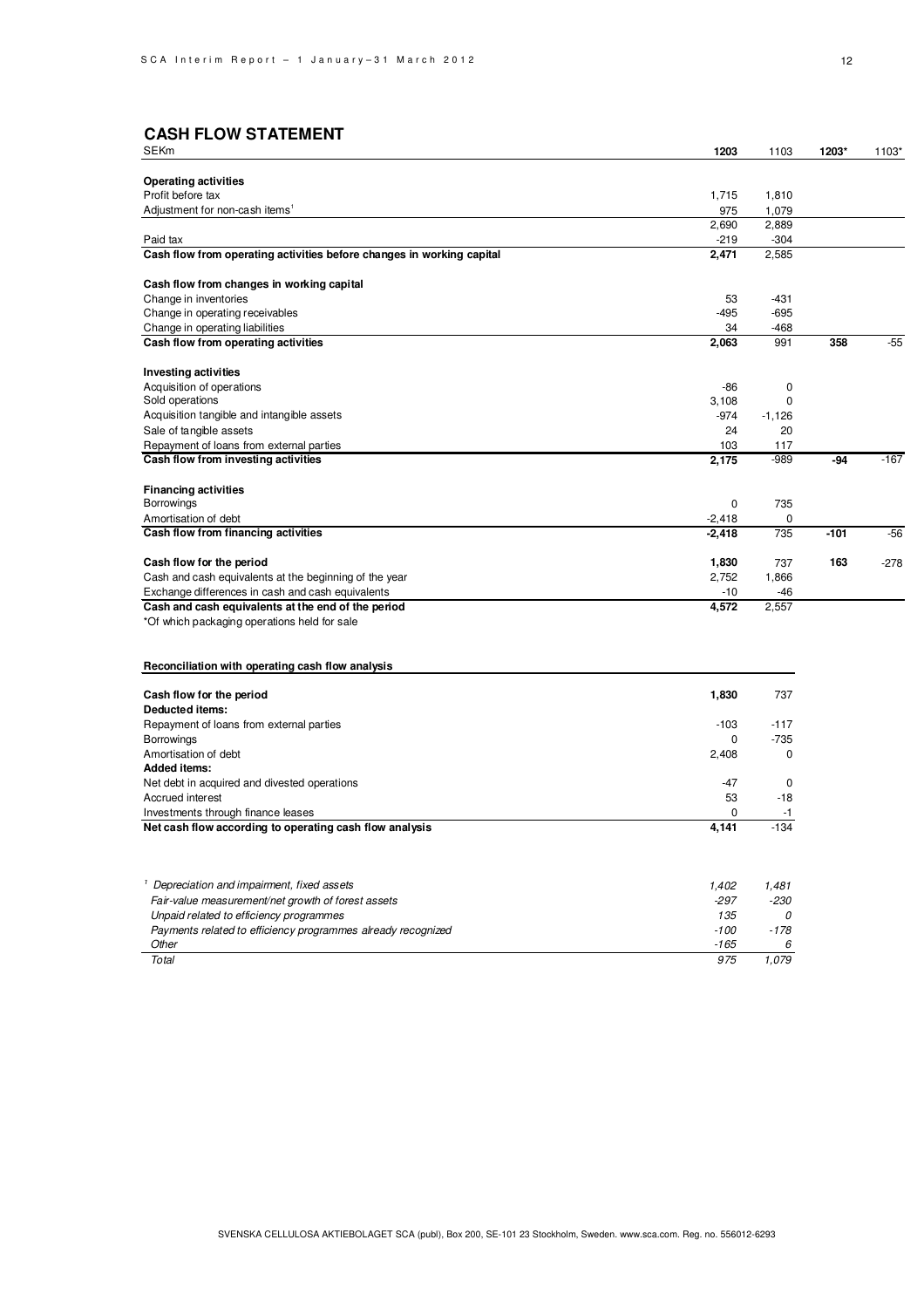# **CONSOLIDATED INCOME STATEMENT, according to IAS 34 and IFRS 5**

| All lines except for the net profit line are excluding the packaging operations held for sale |           |             |           |
|-----------------------------------------------------------------------------------------------|-----------|-------------|-----------|
| <b>SEKm</b>                                                                                   | 1203      | 1103        | 1112      |
| <b>Net sales</b>                                                                              | 19,490    | 19,231      | 81,337    |
| Cost of goods sold <sup>1</sup>                                                               | $-14,669$ | $-14,517$   | $-61,701$ |
| <b>Gross profit</b>                                                                           | 4,821     | 4,714       | 19,636    |
| Sales, general and administration <sup>1</sup>                                                | $-2,992$  | $-2,970$    | $-11,981$ |
| Items affecting comparability <sup>2</sup>                                                    | $-150$    | 0           | $-5,439$  |
| Share in profits of associates                                                                | 5         | 23          | 83        |
| <b>Operating profit</b>                                                                       | 1,684     | 1,767       | 2,299     |
| Financial items                                                                               | $-331$    | $-314$      | $-1,325$  |
| Profit before tax                                                                             | 1,353     | 1,453       | 974       |
| Tax                                                                                           | $-391$    | $-346$      | $-1,267$  |
| Net profit for the period continued operations                                                | 962       | 1,107       | -293      |
| Net profit for the period from disposal group held for sale                                   | 269       | 232         | 900       |
| Net profit for the period                                                                     | 1,231     | 1,339       | 607       |
| Earnings attributable to:                                                                     |           |             |           |
| Owners of the parent                                                                          | 1,216     | 1,327       | 548       |
| Non-controlling interests                                                                     | 15        | 12          | 59        |
| Earnings per share, SEK - owners of the parent total operations                               |           |             |           |
| - before dilution effects                                                                     | 1.73      | 1.89        | 0.78      |
| - after dilution effects                                                                      | 1.73      | 1.89        | 0.78      |
| Calculation of earnings per share                                                             | 1203      | 1103        | 1112      |
| Earnings attributable to owners of the parent                                                 | 1,216     | 1,327       | 548       |
| Average no. of shares before dilution, millions                                               | 702.3     | 702.3       | 702.3     |
| Average no. of shares after dilution                                                          | 702.3     | 702.3       | 702.3     |
| <sup>1</sup> Of which, depreciation                                                           | $-1,152$  | $-1,231$    | $-4,913$  |
| <sup>2</sup> Distribution of items affecting comparability                                    |           |             |           |
| Distribution of restructuring costs                                                           |           |             |           |
| Cost of goods sold                                                                            | -2        | 0           | -676      |
| Sales, general and administration                                                             | $-148$    | 0           | -99       |
| Goodwill impairment, etc.                                                                     | 0         | 0           | $-4,664$  |
| Items affecting comparability total operations                                                | $-150$    | $\mathbf 0$ | $-5,439$  |
|                                                                                               | 1203      | 1103        | 1112      |
| Gross margin                                                                                  | 24.7      | 24.5        | 24.1      |
| Operating margin                                                                              | 8.6       | 9.2         | 2.8       |
| Financial net margin                                                                          | $-1.7$    | $-1.6$      | $-1.6$    |
| Profit margin                                                                                 | 6.9       | 7.6         | 1.2       |
| Tax                                                                                           | $-2.0$    | $-1.8$      | $-1.6$    |
| Net margin <sup>1</sup>                                                                       | 6.3       | 5.8         | $-0.4$    |
| <sup>1</sup> Excluding net profit for the period from disposal group held for sale.           |           |             |           |
| Excluding items affecting comparability:                                                      | 1203      | 1103        | 1112      |
| Gross margin                                                                                  | 24.7      | 24.5        | 24.1      |
| Operating margin                                                                              | 9.4       | 9.2         | 9.5       |
| Financial net margin                                                                          | $-1.7$    | $-1.6$      | -1.6      |
| Profit margin                                                                                 | 7.7       | 7.6         | 7.9       |
| Tax                                                                                           | -2.1      | $-1.8$      | -1.6      |
| Net margin <sup>1</sup>                                                                       | 5.6       | 5.8         | 6.3       |

<sup>1</sup> Excluding net profit for the period from disposal group held for sale.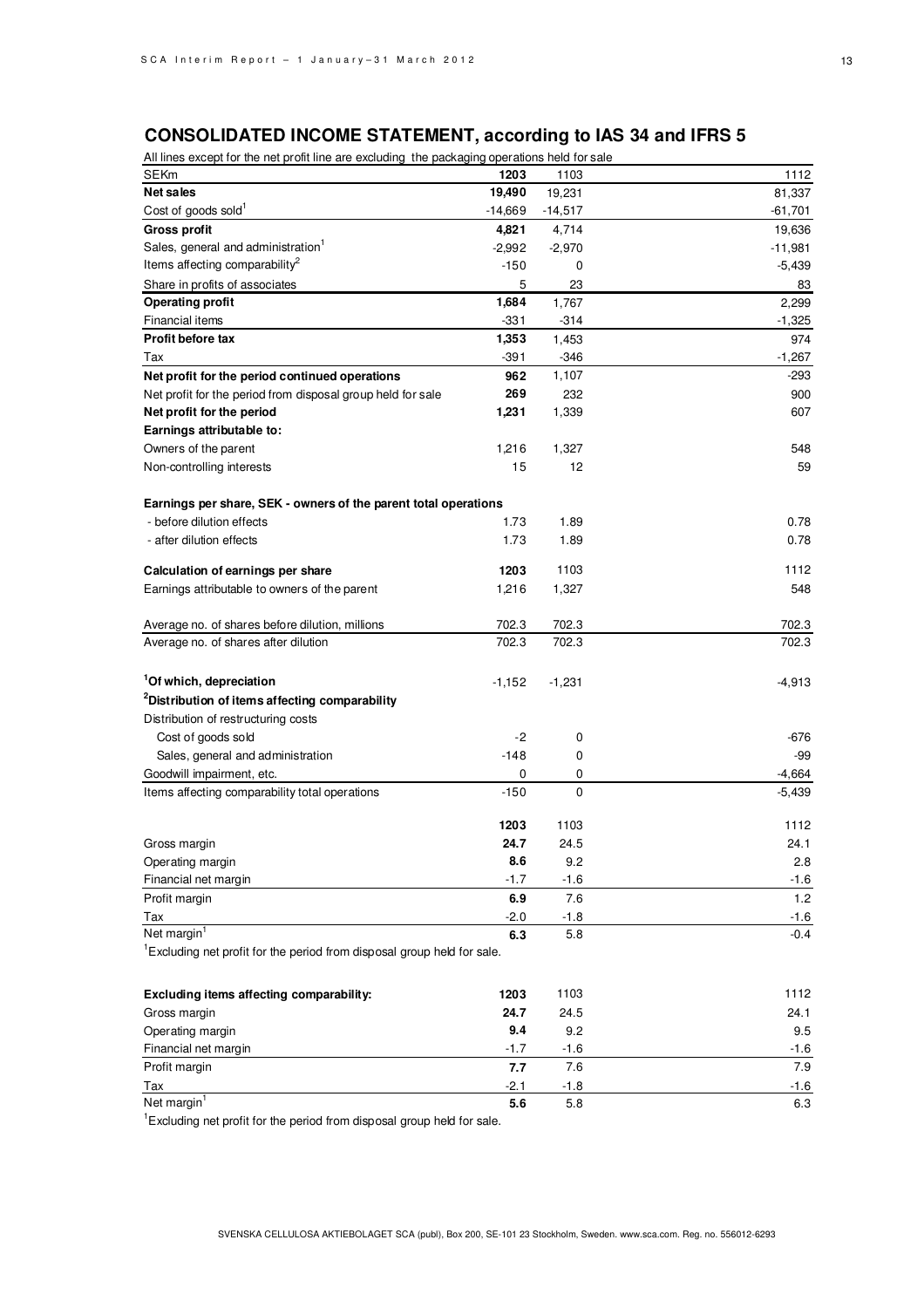# **CONSOLIDATED STATEMENT OF COMPREHENSIVE INCOME**

| <b>SEKm</b>                                                       | 1203   | 1103     | 1112     |
|-------------------------------------------------------------------|--------|----------|----------|
| Profit for the period                                             | 1,231  | 1,339    | 607      |
| Other comprehensive income for the period                         |        |          |          |
| Actuarial gains/losses on defined benefit pension plans           | -408   | 342      | $-3,512$ |
| Available-for-sale financial assets                               | 190    | 26       | $-352$   |
| Cash flow hedges                                                  | 117    | 105      | $-462$   |
| Exchange differences on translating foreign operations            | $-865$ | $-1,568$ | $-945$   |
| Gains/losses from hedges of net investments in foreign operations | 523    | 348      | 13       |
| Income tax relating to components of other comprehensive income   | 38     | $-130$   | 1,023    |
| Other comprehensive income for the period, net of tax             | -405   | $-877$   | $-4,235$ |
| Total comprehensive income for the period                         | 826    | 462      | $-3,628$ |
| Total comprehensive income attributable to:                       |        |          |          |
| Owners of the parent                                              | 819    | 458      | $-3,690$ |
| Non-controlling interests                                         | 7      | 4        | 62       |

# **CONSOLIDATED STATEMENT OF CHANGES IN EQUITY**

| <b>SEKm</b>                               | 1203     | 1103     | 1112     |
|-------------------------------------------|----------|----------|----------|
| Attributable to owners of the parent      |          |          |          |
| Opening balance, 1 January                | 60.752   | 67,255   | 67,255   |
| Total comprehensive income for the period | 819      | 458      | $-3,690$ |
| Dividend                                  | $-2,950$ | 0        | $-2,809$ |
| Revaluation of non-controlling interests  | -1       | -1       | $-4$     |
| <b>Closing balance</b>                    | 58,620   | 67,712   | 60,752   |
| Non-controlling interests                 |          |          |          |
| Opening balance, 1 January                | 539      | 566      | 566      |
| Total comprehensive income for the period |          | 4        | 62       |
| Dividend                                  | 0        | 0        | $-89$    |
| Change in Group composition               | 0        | $\Omega$ | $\Omega$ |
| Closing balance                           | 546      | 570      | 539      |
| Total equity, closing balance             | 59,166   | 68,282   | 61,291   |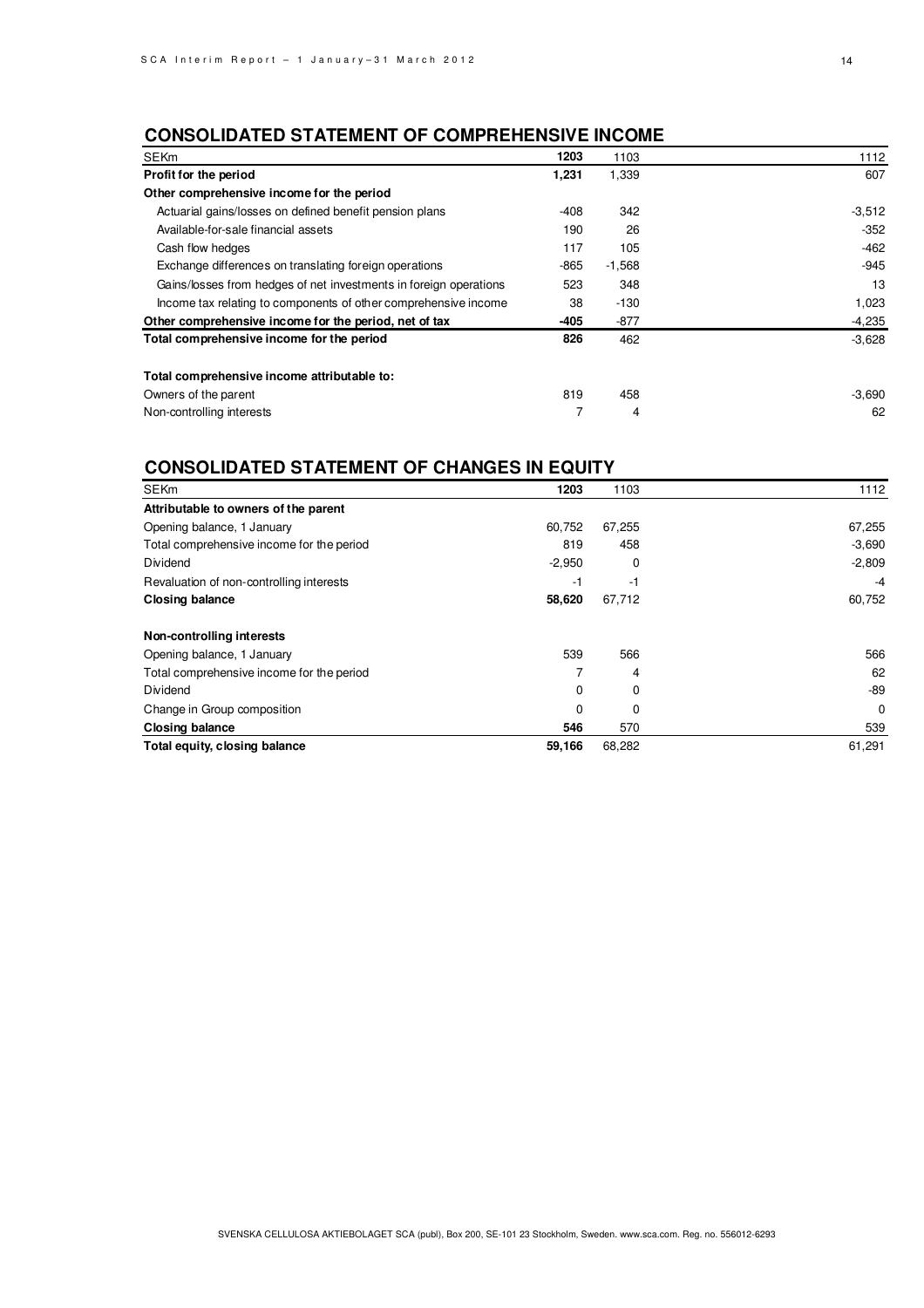# **CONSOLIDATED BALANCE SHEET**

| <b>SEKm</b>                                                                                                                                                          | 31 March 2012 | 31 December 2011 |
|----------------------------------------------------------------------------------------------------------------------------------------------------------------------|---------------|------------------|
|                                                                                                                                                                      |               |                  |
| <b>Assets</b>                                                                                                                                                        |               |                  |
| Goodwill                                                                                                                                                             | 9,358         | 9,433            |
| Other intangible assets                                                                                                                                              | 2,653         | 2,629            |
| Tangible assets                                                                                                                                                      | 69,395        | 69,328           |
| Shares and participations                                                                                                                                            | 1,858         | 1,136            |
| Non-current financial assets <sup>1</sup>                                                                                                                            | 2,196         | 2,083            |
| Other non-current receivables                                                                                                                                        | 643           | 902              |
| <b>Total non-current assets</b>                                                                                                                                      | 86,103        | 85,511           |
| Operating receivables and inventories                                                                                                                                | 24,391        | 25,577           |
| Current financial assets                                                                                                                                             | 210           | 292              |
| Non-current assets held for sale                                                                                                                                     | 1             | 3,379            |
| Cash and cash equivalents                                                                                                                                            | 4,338         | 2,644            |
| <b>Total current assets</b>                                                                                                                                          | 28,940        | 31,892           |
| Assets in disposal group held for sale                                                                                                                               | 21,509        | 21,601           |
| <b>Total assets</b>                                                                                                                                                  | 136,552       | 139,004          |
| <b>Equity</b>                                                                                                                                                        |               |                  |
| Owners of the parent                                                                                                                                                 | 58,620        | 60,752           |
| Minority interests                                                                                                                                                   | 546           | 539              |
| <b>Total equity</b>                                                                                                                                                  | 59,166        | 61,291           |
|                                                                                                                                                                      |               |                  |
| Liabilities                                                                                                                                                          |               |                  |
| Provisions for pensions                                                                                                                                              | 3,405         | 3,301            |
| Other provisions                                                                                                                                                     | 9,218         | 9,350            |
| Non-current financial liabilities                                                                                                                                    | 26,497        | 27,711           |
| Other non-current liabilities                                                                                                                                        | 809           | 857              |
| <b>Total non-current liabilities</b>                                                                                                                                 | 39,929        | 41,219           |
| Current financial liabilities <sup>2</sup>                                                                                                                           | 8,427         | 9,266            |
| Operating liabilities                                                                                                                                                | 18,619        | 19,627           |
| Other current liabilities                                                                                                                                            | 2,950         | 0                |
| <b>Total current liabilities</b>                                                                                                                                     | 29,996        | 28,893           |
| Liabilitites in disposal group held for sale                                                                                                                         | 7,461         | 7,601            |
| <b>Total liabilities</b>                                                                                                                                             | 77,386        | 77,713           |
| <b>Total equity and liabilities</b>                                                                                                                                  | 136,552       | 139,004          |
|                                                                                                                                                                      |               |                  |
| Debt/equity ratio                                                                                                                                                    | 0.55          | 0.60             |
| Visible equity/assets ratio                                                                                                                                          | 43%           | 44%              |
| Return on capital employed                                                                                                                                           | 3%            | 3%               |
| Return on equity                                                                                                                                                     | $-1%$         | 0%               |
| Excluding items affecting comparability:                                                                                                                             |               |                  |
| Return on capital employed                                                                                                                                           | 10%           | 9%               |
| Return on equity                                                                                                                                                     | 7%            | 7%               |
| * The calculation is based on 12-months rolling result compared to average capital.                                                                                  |               |                  |
| <sup>1</sup> Of which pension assets                                                                                                                                 | $\mathbf 0$   | $\overline{c}$   |
| <sup>2</sup> Committed credit lines amount to SEK 20,493m of which unutilised SEK 20,493m. Furthermore, there is a credit line amounting to EUR 1,100m (SEK 9,721m). |               |                  |
| <sup>3</sup> Other current liabilities includes dividend SEK 2,950m.                                                                                                 |               |                  |
| Capital employed                                                                                                                                                     | 76,861        | 82,745           |
| - of which working capital                                                                                                                                           | 6,685         | 6,816            |
|                                                                                                                                                                      |               |                  |
| Provisions for restructuring costs are included in the balance sheet as follows:<br>- Other provisions*                                                              | 343           | 329              |
| - Operating liabilities                                                                                                                                              | 340           | 396              |
|                                                                                                                                                                      | 247           | 247              |
| *) of which, provision for tax risks                                                                                                                                 |               |                  |
| The information below includes the packaging operations held for sale                                                                                                |               |                  |
| Net debt                                                                                                                                                             | 32,795        | 36,648           |
| Shareholders' equity                                                                                                                                                 | 59,166        | 61,291           |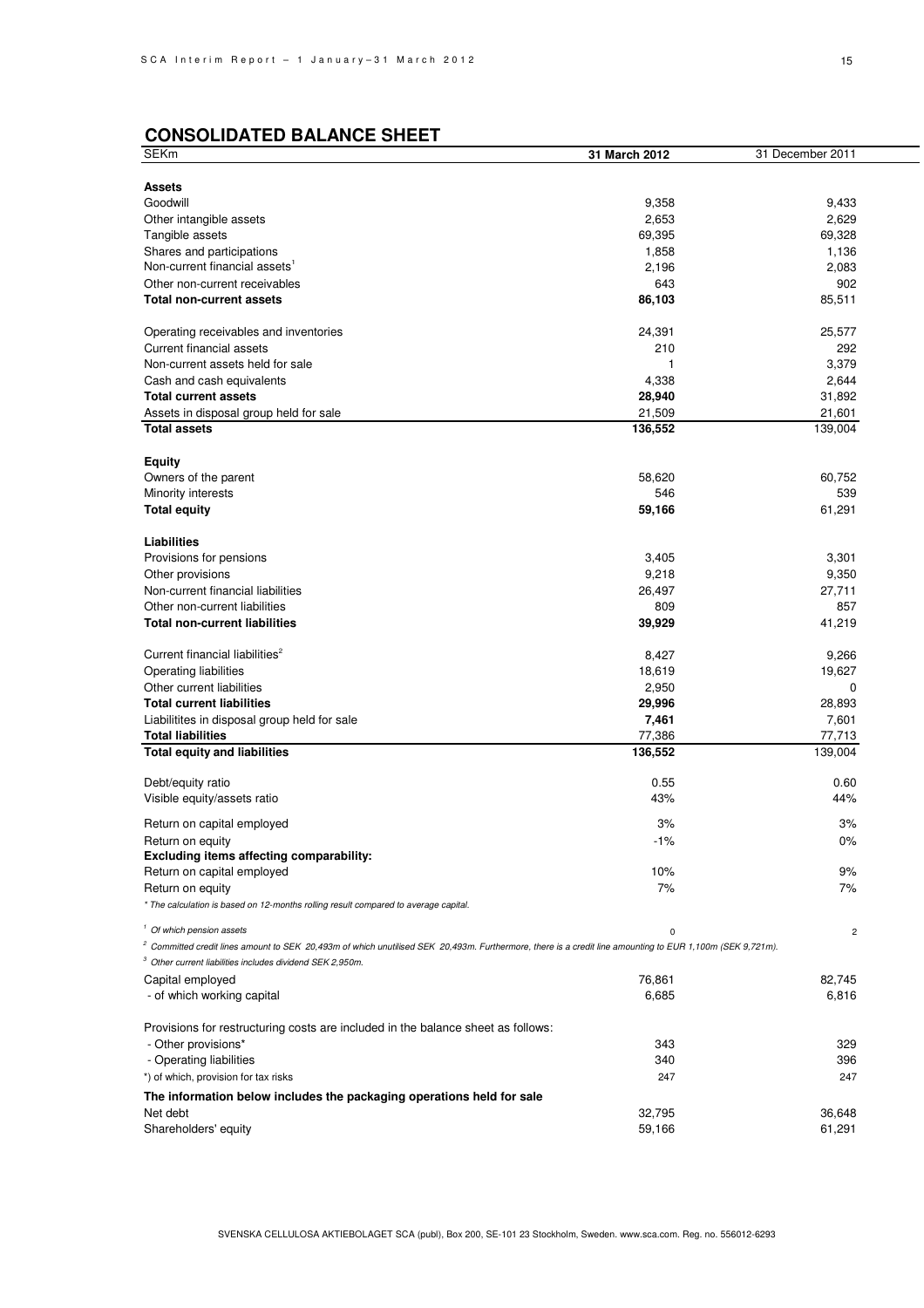| <b>SEKm</b>            | 1203     | 1103     | 2012:1   | 2011:4   | 2011:3 | 2011:2 | 2011:1   | 2010:4   |
|------------------------|----------|----------|----------|----------|--------|--------|----------|----------|
| Personal Care          | 6,241    | 5,820    | 6,241    | 6,529    | 6,310  | 6.116  | 5,820    | 6,375    |
| Tissue                 | 9,121    | 9,278    | 9.121    | 10.280   | 9.951  | 9.609  | 9.278    | 10.154   |
| <b>Forest Products</b> | 4,783    | 4,800    | 4,783    | 4,767    | 5.114  | 5,322  | 4,800    | 4,995    |
| Other                  | 380      | 468      | 380      | 393      | 510    | 510    | 468      | 478      |
| Intra-group deliveries | $-1.035$ | $-1.135$ | $-1.035$ | $-1.034$ | .129   | 142ء،  | $-1.135$ | $-1.119$ |
| <b>Total net sales</b> | 19.490   | 19.231   | 19.490   | 20.935   | 20.756 | 20.415 | 19.231   | 20,883   |
|                        |          |          |          |          |        |        |          |          |

#### **OPERATING PROFIT**

| <b>SEKm</b>                                                                                            | 1203   | 1103   | 2012:1 | 2011:4   | 2011:3 | 2011:2      | 2011:1      | 2010:4 |
|--------------------------------------------------------------------------------------------------------|--------|--------|--------|----------|--------|-------------|-------------|--------|
| Personal Care                                                                                          | 668    | 583    | 668    | 792      | 688    | 582         | 583         | 735    |
| Tissue                                                                                                 | 925    | 627    | 925    | .046     | 809    | 668         | 627         | 787    |
| <b>Forest Products</b>                                                                                 | 331    | 631    | 331    | 479      | 654    | 659         | 631         | 800    |
| Other                                                                                                  | $-90$  | $-74$  | $-90$  | $-178$   | $-129$ | -99         | $-74$       | $-113$ |
| Total operating profit <sup>1</sup>                                                                    | 1,834  | 1.767  | 1.834  | 2.139    | 2.022  | .810        | 1,767       | 2,209  |
| Financial items                                                                                        | $-331$ | $-314$ | $-331$ | $-367$   | $-361$ | $-283$      | $-314$      | $-305$ |
| Profit before tax                                                                                      | 1,503  | 1.453  | 1,503  | 1.772    | .661   | 1.527       | 1,453       | 1,904  |
| Tax                                                                                                    | $-413$ | $-346$ | $-413$ | $-480$   | $-443$ | -366        | $-346$      | $-492$ |
| Net profit from disposal group held for sale                                                           | 269    | 232    | 269    | 265      | 178    | 225         | 232         | 271    |
| Net profit for the period                                                                              | 1,359  | 1,339  | 1,359  | .557     | ,396   | 1,386       | 1,339       | 1,683  |
| <sup>1</sup> Excluding items affecting comparability for continued operations before tax amounting to: | $-150$ | 0      | $-150$ | $-5,287$ | $-152$ | $\mathbf 0$ | $\mathbf 0$ | -3     |
| After tax amounting to:                                                                                | $-128$ | 0      | $-128$ | $-4.959$ | $-112$ | 0           | $\mathbf 0$ | -2     |

#### **OPERATING MARGIN**

| %                      | 1203 | 1103 | 2012:1 | 2011:4 | 2011:3     | 2011:2 | 2011:1 | 2010:4  |
|------------------------|------|------|--------|--------|------------|--------|--------|---------|
| Personal Care          | 10.7 | 10.0 | 10.7   | 12.1   | 10.9       | 9.5    | 10.0   | <br>1.5 |
| Tissue                 | 10.1 | 6.8  | 10.1   | 10.2   | Ö.,        | 7.0    | 6.8    | 7.8     |
| <b>Forest Products</b> | 6.9  | 13.1 | 6.9    | 10.0   | 12.8<br>__ | 12.4   | 13.7   | 16.0    |

# **CONSOLIDATED INCOME STATEMENT**

| <b>SEKm</b>                                  | 2012:1    | 2011:4    | 2011:3    | 2011:2    | 2011:1    |
|----------------------------------------------|-----------|-----------|-----------|-----------|-----------|
| Net sales                                    | 19,490    | 20.935    | 20.756    | 20.415    | 19,231    |
| Cost of goods sold                           | $-14.669$ | $-15,726$ | $-15,879$ | $-15,579$ | $-14,517$ |
| <b>Gross profit</b>                          | 4,821     | 5,209     | 4,877     | 4,836     | 4,714     |
| Sales, general and administration            | $-2,992$  | $-3.087$  | $-2.877$  | $-3,047$  | $-2,970$  |
| Items affecting comparability                | $-150$    | $-5,287$  | $-152$    | 0         | 0         |
| Share in profits of associates               | 5         | 17        | 22        | 21        | 23        |
| <b>Operating profit</b>                      | 1.684     | $-3.148$  | 1,870     | 1,810     | 1,767     |
| Financial items                              | $-331$    | $-367$    | $-361$    | $-283$    | $-314$    |
| <b>Profit before tax</b>                     | 1,353     | $-3,515$  | 1,509     | 1,527     | 1,453     |
| Taxes                                        | $-391$    | $-152$    | -403      | $-366$    | $-346$    |
| Net profit from disposal group held for sale | 269       | 265       | 178       | 225       | 232       |
| Net profit for the period                    | 1,231     | $-3.402$  | 1.284     | 1,386     | 1,339     |